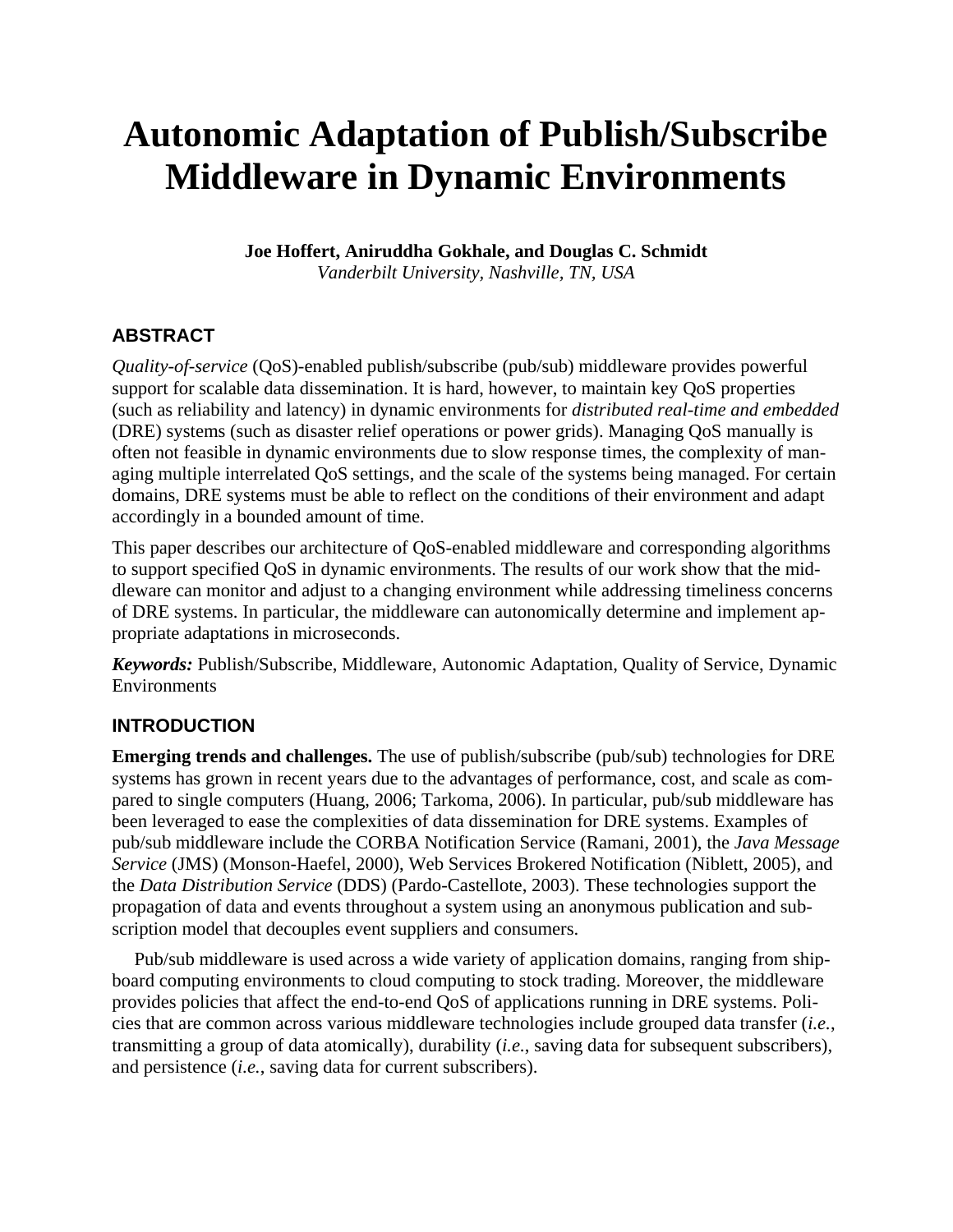Even though tunable policies provide fine-grained control of system QoS, several challenges emerge when developing pub/sub systems deployed in dynamic environments. Middleware mechanisms used to ensure certain QoS properties for one environment configuration may be ineffective for different configurations. For example, a simple unicast protocol, such as the *User Datagram Protocol* (UDP), may address the specified latency QoS when a publisher sends to a small number of subscribers. UDP could incur too much latency, however, when used for a large number of subscribers due to its point-to-point property, leaving the publisher to manage the sending of data to each subscriber.

Challenges also arise when considering multiple QoS policies that interact with each other. For example, a system might need low latency QoS and high reliability QoS, which can affect latency due to data loss discovery and recovery. Certain transport protocols, such as UDP, provide low overhead but no end-to-end reliability. Other protocols, such as the Transmission Control Protocol (TCP), provide reliability but unbounded latencies due to acknowledgment-based retransmissions. Still other protocols, such as lateral error correction protocols (Balakrishnan, 2005), manage the potentially conflicting QoS properties of reliability and low latency, but only provide benefits over other protocols in specific environment configurations.

It is hard to determine when to switch from one transport protocol to another or modify parameters of a particular transport protocol so that desired QoS is maintained. Moreover, manual intervention is often not responsive enough for the timeliness requirements of the system. DRE systems operate within strict timing requirements that must be met for the systems to function appropriately. The problem of timely response is exacerbated as the scale of the system grows, *e.g.*, as the number of publishers or subscribers increases.

**Solution approach → Integrated Supervised Machine Learning Techniques and Flexible Transport Protocol Management for Timely and Accurate Autonomic Adaptation of DRE Pub/Sub Middleware.** This article describes how our work (1) monitors environment changes that affect QoS, (2) determines in a timely manner which appropriate transport protocol changes are needed in response to environment changes, (3) integrates the use of multiple supervised machine learning techniques to increase accuracy, and (4) autonomically adapts the network protocols used to support the desired QoS. We have prototyped this approach in the *ADAptive Middleware And Network Transports* (ADAMANT) platform (as briefly outlined previously (Hoffert, 2009-A)) that supports environment monitoring and provides timely autonomic adaptation of the middleware. ADAMANT provides the following contributions to research on autonomic configuration of pub/sub middleware in dynamic environments:

- Leveraging anonymous publish and subscribe middleware based on the DDS specification. DDS defines topic-based high-performance pub/sub middleware to support DRE systems. ADAMANT leverages the middleware to provide environment monitoring information that is disseminated throughout the DRE system (*e.g.*, change in sending rate, change in network percentage loss) to updates to the environment occur.
- Multiple *supervised machine learning* (SML) techniques as a knowledge base to provide fast and predictable adaptation guidance in dynamic environments. ADAMANT provides *timely integrated machine learning* (TIML), a novel approach to provide high accuracy and timely determination of which SML technique to use for a given operating environment.
- Configuration of DRE pub/sub middleware based on guidance from supervised machine learning. Our ADAMANT middleware uses the *adaptive network transports* (ANT) frame-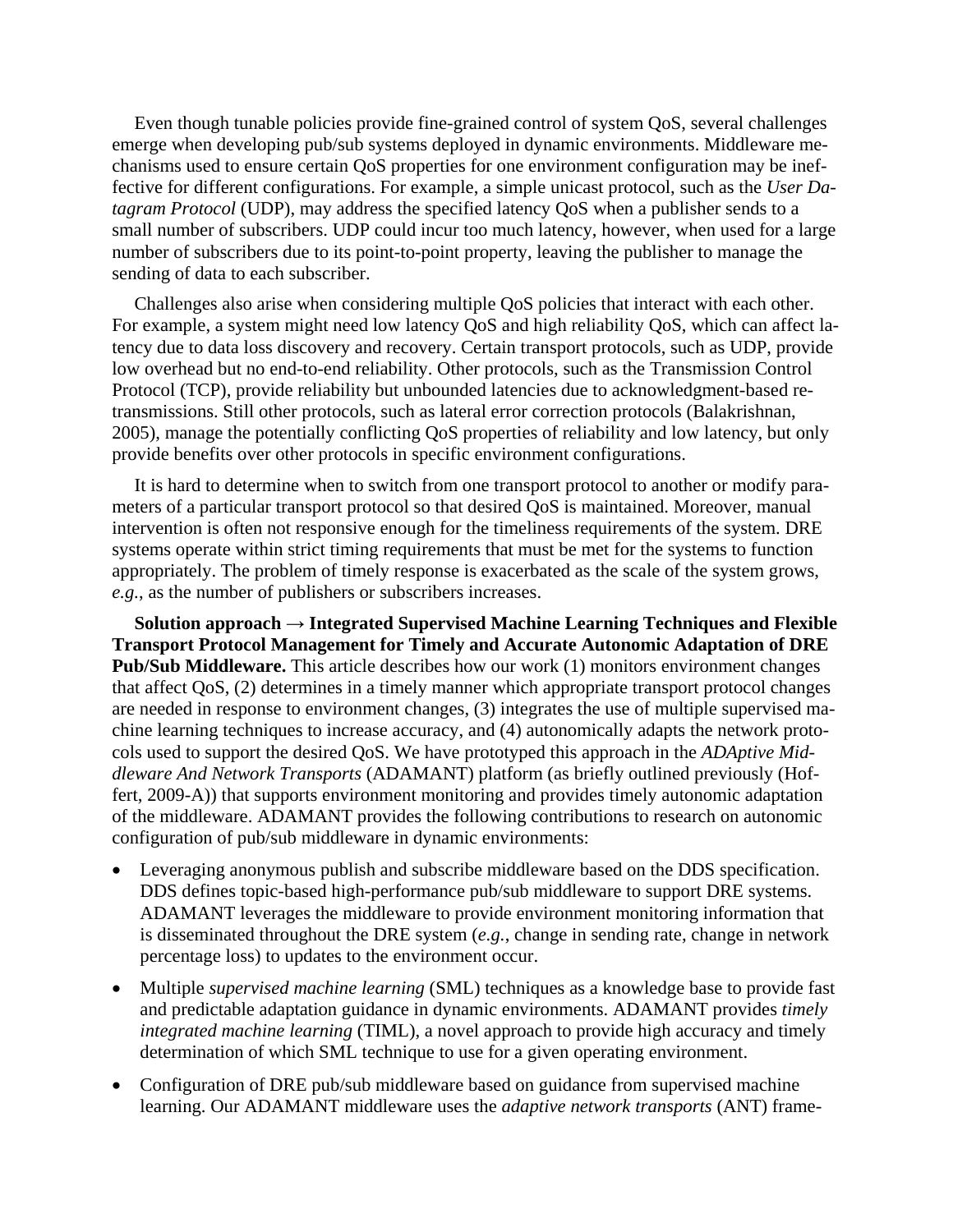work (Hoffert, 2009-B) to select the transport protocol(s) that best addresses multiple QoS concerns for given computing resources. ANT provides an infrastructure for composing and configuring transport protocols using modules that provide base functionality (*e.g.*, an IP multicast module that handles multicasting the data to the network). Supported protocols include Ricochet, which uses a variation of forward error correction called lateral error correction that exchanges error correction information among receivers (Balakrishnan, 2007), and NAKcast, which uses negative acknowledgments (NAKs) to provide reliability. These protocols enable trade-offs between latency and reliability to support middleware for enterprise DRE pub/sub systems.

This paper extends our prior work (Hoffert, 2010-A, 2010-B) on ADAMANT by exploring the architecture and control flow for autonomic adaption of QoS-enabled pub/sub DRE systems. Moreover, this paper (1) empirically evaluates TIML to increase accuracy and maintain constanttime complexity, (2) leverages the DDS pub/sub infrastructure to disseminate environment changes to all data senders and receivers, (3) empirically evaluates the bounded response times of the ANT framework when adapting transport protocols, and (4) provides an autonomic controller that manages the adaptation of transport protocols to support QoS as the environment changes and details how the controller manages the adaptations. The paper is organized as follows. We start by describing a motivating example and highlighting the challenges. Next, we present the structure and functionality of the ADAMANT framework. We then detail and analyze our experimental results. We compare our work with related research in autonomic adaptation. Finally, we conclude with lessons learned.

## **MOTIVATING EXAMPLE: AMBIENT ASSISTED LIVING IN A SMART CITY ENVI-RONMENT**

This section describes *Smart City Ambient Assisted Living* (SCAAL) applications, which combine *Ambient Assisted Living* (AAL) in the context of a smart city. It also presents research challenges associated with SCAAL applications. SCAAL applications help motivate the need for managing QoS interactions and providing timely adjustments of transport protocols for QoSenabled pub/sub middleware deployed in dynamic environments. The objective for smart cities is to meld computational infrastructure into the surrounding environment and establish ubiquitous, context-aware services in a metropolitan area (Chandy, 2007). The purpose of AAL is to increase the independence and quality of life for elderly people, while decreasing the need for direct interaction of healthcare workers so they are freed up for other concerns.

As an example SCAAL scenario depicted in [Figure 1,](#page-3-0) imagine an elderly person is navigating a large metropolitan area equipped with multiple technological devices. These devices aid in various aspects of the person's ability to be aware of her environment, *e.g.*, mobility, sensory enhancement, communication, and monitoring devices. In particular, the elderly person has a history of heart disease and 3-dimensional high-resolution heart monitoring equipment is periodically transmitting data. A personal datacenter publishes and subscribes to the data being managed by the personal devices including the heart monitoring data, and interfaces with the smart city by publishing and subscribing to data from the ambient environment. More specifically, health care workers, hospitals, and emergency medical services specialists are subscribing to the heart monitoring information that is being published.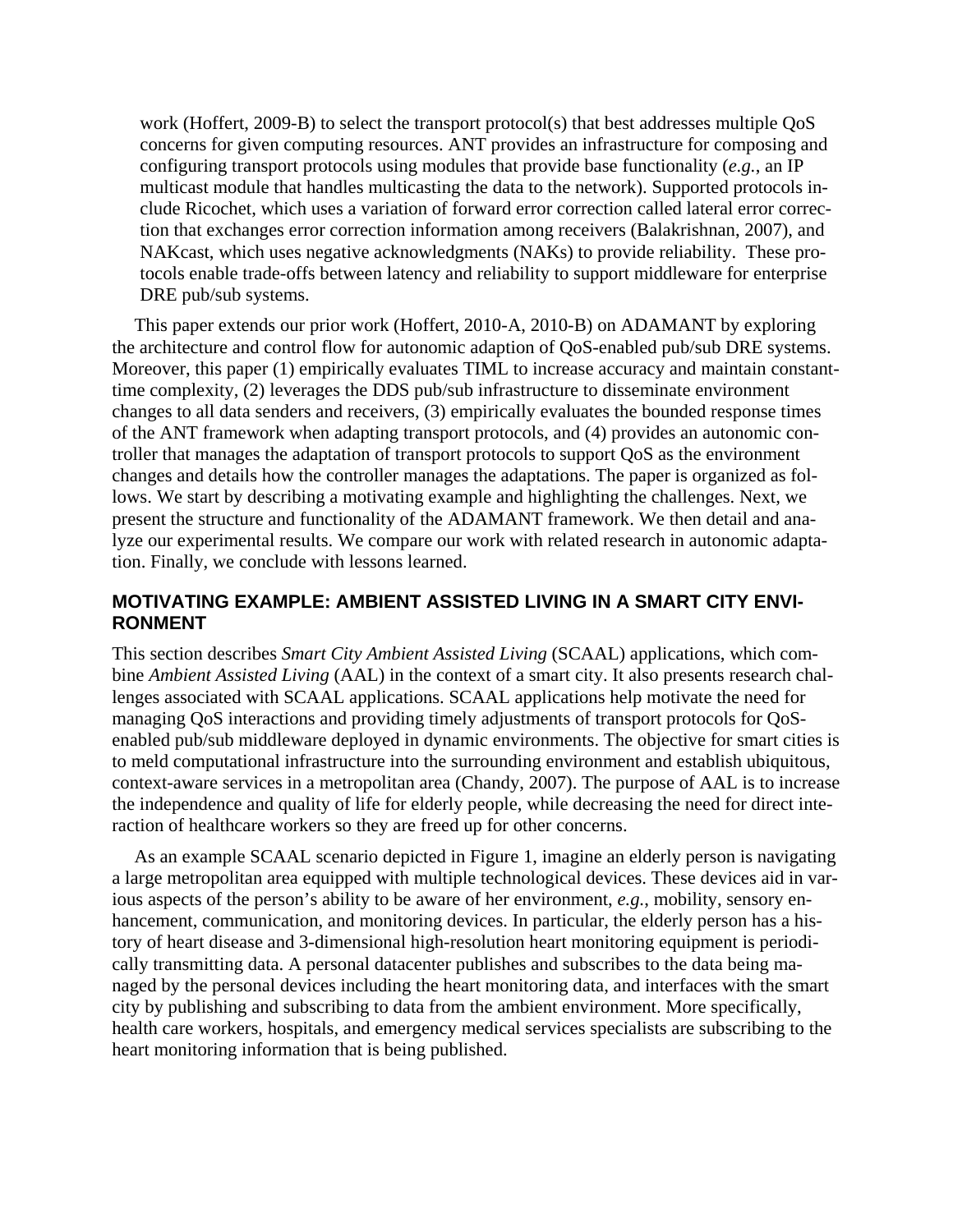

*Figure 1: Smart City Ambient Assisted Living (SCAAL) Example*

<span id="page-3-0"></span>The personal datacenter operates in a dynamic environment since (1) the elderly person moves through space in the smart city and updates personal information in time and (2) the smart city enhances and updates the amount and kind of data that it provides as it moves through time. Our research focuses on (1) composite metrics to evaluate transport protocols in support of multiple QoS concerns (such as reliability and low latency for high-resolution 3D heart monitoring information), (2) evaluations of multiple transport protocols in different operating environments using the composite metrics, (3) support for monitoring the environment, (4) supervised machine learning techniques to determine transport protocols that best support the QoS that a personal datacenter device must manage in a SCAAL application, and (5) autonomically adapting the transport protocols to provide the best QoS given the changes in the environment. Supporting autonomic adaptation of the personal datacenter presents the following challenges:

**Challenge 1: Managing interacting QoS requirements.** The personal datacenter must manage multiple interacting QoS requirements, *e.g.*, data reliability so enough data is received and low latency and jitter for soft real-time data so that detailed 3-dimensional heart monitoring data arrive before they are needed. For example, the streamed data must be received soon enough so that successive dependent data can also be used, such as dependent MPEG B and P frame data being received before the next I frame makes them obsolete. Moreover, the personal datacenter must balance the interacting QoS requirements with an environment that varies dynamically, *e.g.*, number of data senders and receivers, network bandwidth, network packet loss. Section *Addressing Challenge 1: Managing Interacting QoS Requirements* describes how we address this challenge by supporting runtime migration and reconfiguration in bounded time of transport protocols used as the QoS mechanisms to provide needed QoS.

**Challenge 2: Accurate Adaptation.** The personal datacenter must be able to adjust to changes in the environment accurately. As changes in environment occur (*e.g.*, increases in heart data updates, decreases in networking capability, requests for data from additional senders and receivers), the personal datacenter must accommodate data needs for data producers and consumers, take advantage of additional resources, or provide access to additional data producers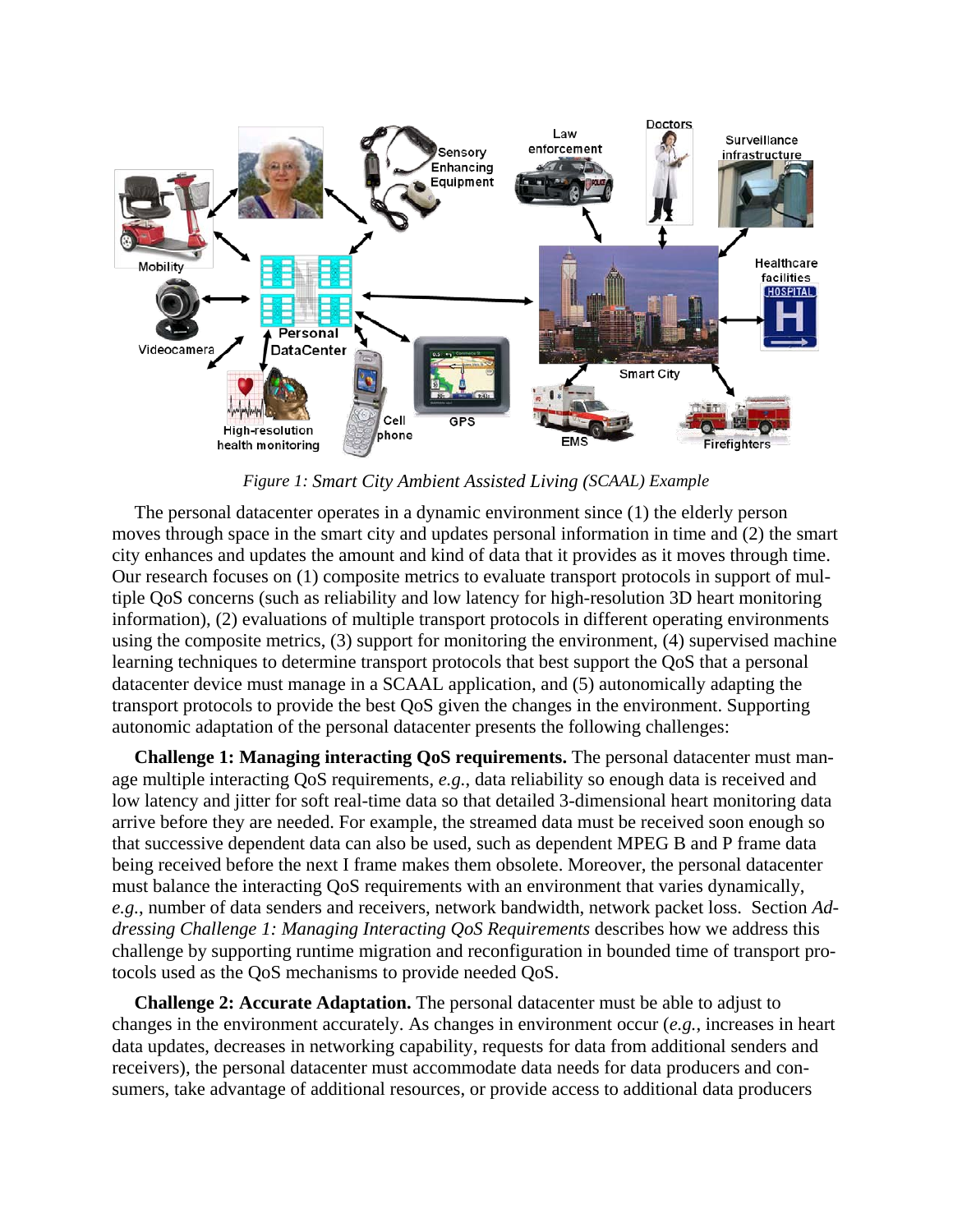and consumers while maintaining QoS. For a given environment configuration, the SCAAL application must accurately implement adjustments that are appropriate to the operating environment. If the personal datacenter cannot make accurate adjustments as the environment changes then situation awareness and critical health information could be lost or delayed causing loss of orientation or injury to the elderly person. Section *Addressing Challenge 2: Accurate Adaptation* describes how we address this challenge by leveraging DDS to disseminate the environment monitoring information needed to determine an accurate adaptation and TIML to accurately determine the appropriate transport protocol.

**Challenge 3: Timely Adaptation.** Due to timeliness concerns of DRE systems such as SCAAL applications, the personal datacenter must adjust in a timely manner as the environment changes. If the personal datacenter cannot adjust quickly enough it will fail to perform adequately and critical data such as 3-D heart information will not be received in time. As the amount of data relevant to the SCAAL application fluctuates and the demand for information varies with a corresponding change in the data update rate, the personal datacenter must be configured to accommodate these changes with appropriate responsiveness to maintain the specified quality of service. Configuration changes must not only be timely in general but they must also be bounded – and ideally constant time – so that critical information updates (such as health monitoring) are not lost or received too late to be of use. Section *Addressing Challenge 3: Timely Adaptation* describes how we address this challenge by using constant-time complexity machine learning techniques, constant-time integration of these techniques, and constant-time migration of transport protocols.

**Challenge 4: Reducing development complexity.** Many elderly people can use a personal datacenter to improve their independence. Likewise, the health care industry can benefit from the decreased workload for health care providers. A personal datacenter that is developed for one particular elderly individual in a particular operating environment, however, might not work well for a different elderly individual in a different operating environment with different personal equipment. Personal datacenters should therefore be developed and configured readily between the different operating environments presented by different metropolitan areas, differences in personal equipment, and differences in the data needs of various individuals to leverage the personal datacenters across a wide range of individuals and locales. Section *Addressing Challenge 4: Reducing Development Complexity* describes how we address this challenge by leveraging DDS to disseminate environment updates, and using machine learning to map environment configurations to the appropriate transport protocols.

# **STRUCTURE AND FUNCTIONALITY OF ADAMANT**

This section presents the structure and functionality of the ADAMANT middleware platform, focusing on its software architecture and control flow. It also describes how ADAMANT addresses the challenges of SCAAL applications presented in section *Motivating Example: Ambient Assisted Living in a Smart City Environment*.

## **Architecture of ADAMANT**

[Figure 2](#page-5-0) shows ADAMANT's control flow and logical architecture. This section details the architecture of ADAMANT while the following section *Control Flow of ADAMANT* describes how autonomic adaptation is manifested in ADAMANT in each one of the steps illustrated in [Figure 2.](#page-5-0) ADAMANT integrates and enhances the following technologies and innovative tech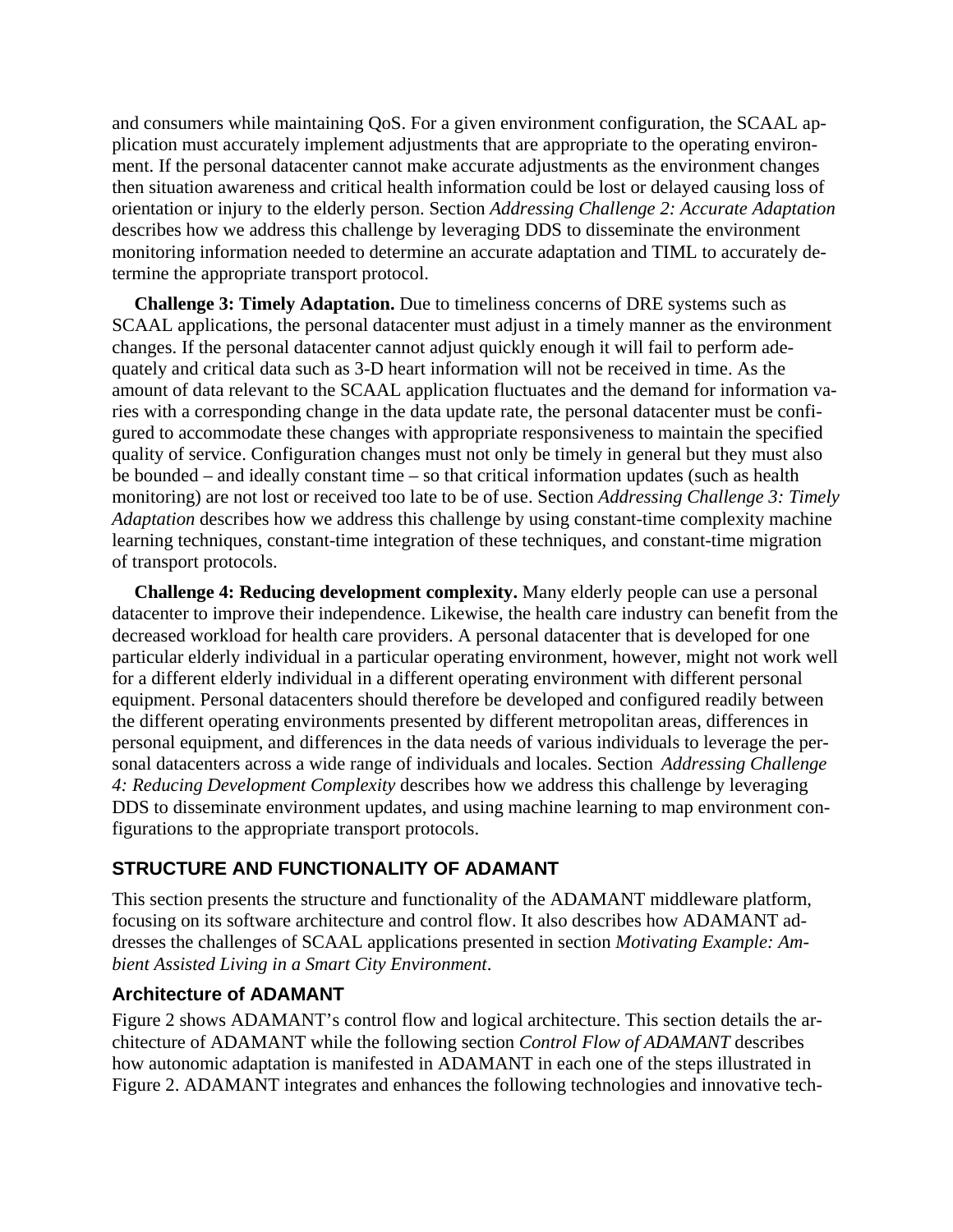niques to provide autonomic adaptation of DRE pub/sub middleware in dynamic environments and address the challenges listed in the motivating example section:



*Figure 2: ADAMANT Architecture and Control Flow*

<span id="page-5-0"></span>• The OMG Data Distribution Service (DDS) is standards-based QoS-enabled pub/sub middleware for exchanging data in event-based DRE systems. It provides a global data store in which publishers and subscribers write and read data, respectively. ADAMANT uses DDS to provide the infrastructure for disseminating environment monitoring information needed to determine accurate adaptations, as well as normal application data, such as the health monitoring information in SCAAL applications. DDS enables applications to communicate by publishing information they have and subscribing to information they need in real time.

DDS enables *flexibility* and *modular structure* by decoupling; *location*, via anonymous publish/subscribe; *redundancy*, by allowing any numbers of readers and writers; *time*, by providing asynchronous, time-independent data distribution; and *platform*, by supporting a platform-independent model that can be mapped to different languages (*e.g.*, Java and C++).

The DDS architecture consists of two layers: (1) the *data-centric pub/sub* (DCPS) layer that provides APIs to exchange topic data based on chosen QoS policies and (2) the *data local reconstruction layer* (DLRL) that makes topic data appear local. Our work focuses on DCPS since it is more broadly supported than the DLRL. Moreover, DCPS provides finer grained control of QoS.

The DCPS entities in DDS include *topics*, which describe the type of data to write or read; *data readers*, which subscribe to the values or instances of particular topics; and *data writers*,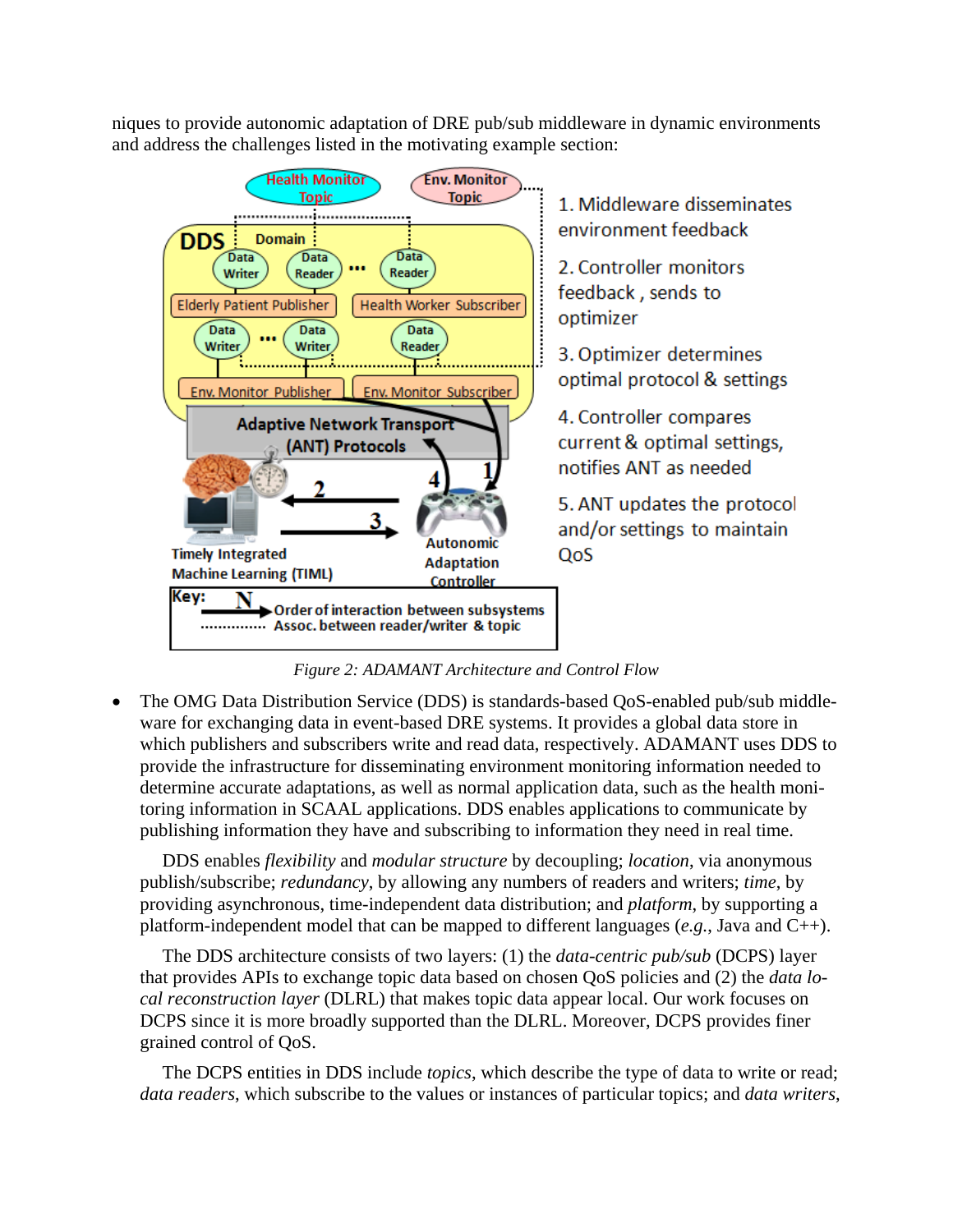which publish values or instances for particular topics. Moreover, *publishers* manage groups of data writers and *subscribers* manage groups of data readers. Various properties of these entities can be configured using combinations of the 22 DDS QoS policies shown in Table 1.

| <b>DDS QoS Policy</b>     | <b>Description</b>                                                                |
|---------------------------|-----------------------------------------------------------------------------------|
| Deadline                  | Specifies rate at which periodic data should be refreshed                         |
| <b>Destination Order</b>  | Specifies whether data writer or data reader determines order of<br>received data |
| Durability                | Specifies if data outlivesthe time when written or read                           |
|                           |                                                                                   |
| <b>Durability Service</b> | Specifies how data that outlives a writer, process, or session is<br>stored       |
| <b>Entity Factory</b>     | Specifies enabling of DDS entities when created                                   |
| Group Data                | Attaches application data to publishers, subscribers                              |
| <b>History</b>            | Sets how much data is kept for data readers                                       |
| Latency Budget            | Sets guidelines for acceptable end-to-end delays                                  |
| Lifespan                  | Sets time bound for "stale" data                                                  |
| Liveliness                | Sets liveness properties of topics, data readers, data writers                    |
| Ownership                 | Specifies if multiple data writers can write to same topic instance               |
| <b>Ownership Strength</b> | Sets ownership of topic instance data                                             |
| Partition                 | Controls logical partition of data dissemination                                  |
| Presentation              | Delivers data as group and/or in order                                            |
| Reader Data Lifecycle     | Controls data and data reader lifecycles                                          |
| Reliability               | Controls reliability of data dissemination                                        |
| <b>Resource Limits</b>    | Controls resources used to meet requirements                                      |
| <b>Time Based Filter</b>  | Mediates exchanges between slow consumers and fast producers                      |
| Topic Data                | Attaches application data to topics                                               |
| <b>Transport Priority</b> | Sets priority of data transport                                                   |
| User Data                 | Attaches application data to DDS entities                                         |
| Writer Data Lifecycle     | Controls data and data writer lifecycles                                          |

*Table 1: DDS QoS Policies*

DDS' rich support for QoS can be applied for application data and for the environment monitoring topic that ADAMANT provides (*e.g.*, prioritization for transporting and managing the operating environment updates as well as the application data).

• TIML provides a novel integration of multiple supervised machine learning techniques as a knowledge base. This knowledge base, in turn, provides fast and predictable adaptation guidance in dynamic environments. TIML also uses machine learning techniques to manage the inherent complexity of providing the appropriate transport protocol recommendation for a given operating environment. TIML utilizes perfect hashing (Brodnik, 1994) on the mapping of environment configurations to transport protocols to provide constant-time determination of which supervised machine learning technique to use for a given environment configuration. In particular, TIML utilizes the GPERF (Schmidt, 2000-A) open-source implementation of perfect hashing.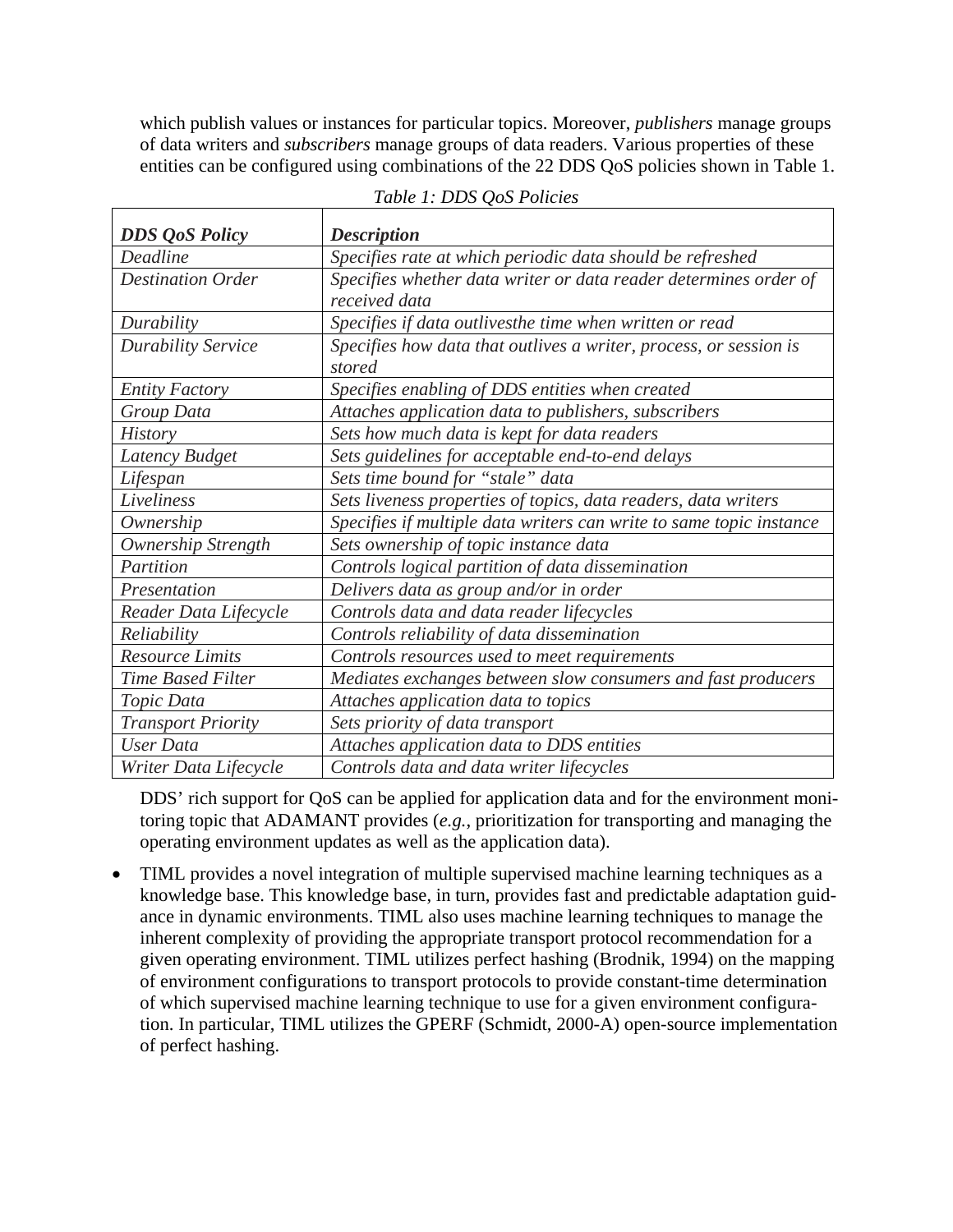For our ADAMANT prototype TIML uses several supervised machine learning techniques, including *Artificial Neural Networks* (ANNs) (Patterson, 1998) to determine in a timely manner the appropriate transport protocol for the QoS-enabled pub/sub middleware platform given an environment configuration that is known *a priori* (*i.e.*, used for training). It also uses *Support Vector Machines* (SVMs) (Meyer, 2003) to determine in a timely manner the appropriate transport protocol for an environment configuration unknown until run-time (*i.e.*, not used for training).

An ANN is a supervised machine learning technique modeled on neuron interactions in the human brain. As shown in [Figure 3,](#page-7-0) an ANN has an input layer for aspects of the operating environment, *e.g.*, percent network loss and sending rate. An output layer represents the solution generated based on the input. A



<span id="page-7-0"></span>*Figure 3: Artificial Neural Network for Determining Appropriate Transport Protocol*

hidden layer connects the input and output layers. As the ANN is trained on inputs and correspondingly correct outputs, it strengthens or weakens connections between layers to generalize based on inputs and outputs.

[Figure 3](#page-7-0) also shows how an ANN can be configured statically in the number of hidden layers and the number of nodes in each layer that directly affects the processing time complexity between the input of operating environment conditions and the output of an appropri-

ate transport protocol and settings. This static configuration structure supports bounded response times.

SVMs are supervised learning techniques used for classification and prediction. An SVM is first given a set of training examples where each example is denoted as belonging to a particular class or grouping. An SVM next builds a model that predicts into which grouping a new example should be categorized. As shown in [Figure 4,](#page-7-1) the SVM creates classification boundaries between the different classification groupings to maximize the differences between the groupings. Leveraging the heuristic of locality, this maximization helps to correctly *Figure 4: Maximizing Grouping Differences in a* 



<span id="page-7-1"></span>*Support Vector Machine*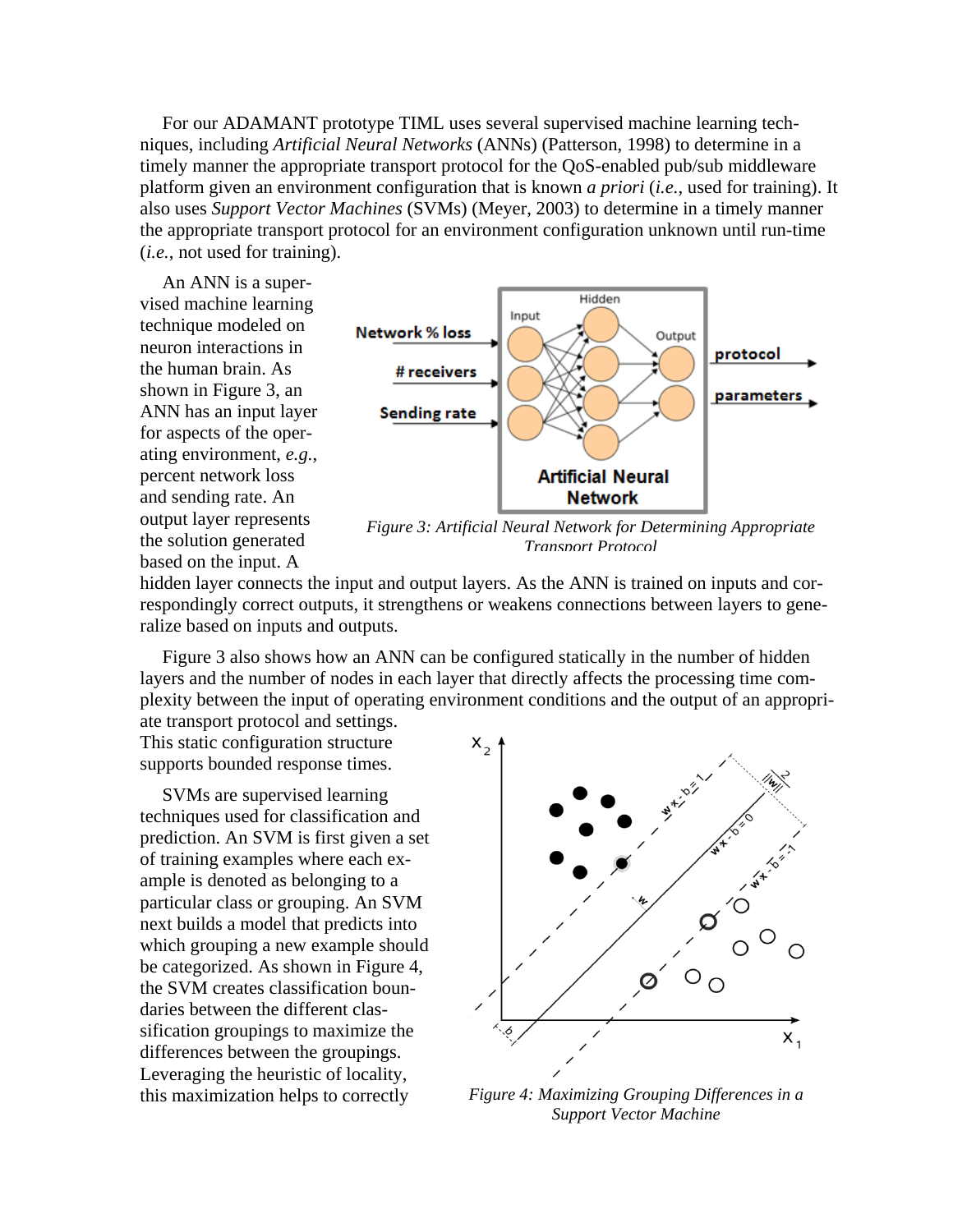classify new examples that have not been used in training the SVM model, *i.e.*, examples in the same group are deemed fairly close to each other in the classification space. Like ANNs, SVMs are configured offline during training to exhibit bounded response times at runtime.

• ADAMANT uses the ANT framework to select the transport protocol(s) that best address multiple QoS concerns for a given operating environment. ANT provides infrastructure for composing and configuring transport protocols via base modules, such as the IPMulticastModule that supports sending out and receiving data using IP Multicast. These modules can flexibly and dynamically be connected together by publishing and subscribing to event types (e.g., SEND\_PACKET\_EVENT, GOT\_PACKET\_EVENT, SEND\_NAK\_EVENT, and GOT\_NAK\_EVENT).

ANT supports transport protocols that balance the need for reliability and low latency. For example, Ricochet enables trade-offs between latency and reliability to support middleware for DRE pub/sub systems involved with dissemination of multimedia data. The ANT framework allows ADAMANT to change and reconfigure transport protocols (including protocol parameters) while an application is running. The time complexity for ANT to reconfigure and transition between protocols is bounded as needed for DRE systems.

- A QoS monitoring topic defines the data for environment information relevant to adapting transport protocols. ADAMANT leverages DDS to provide this topic dedicated to describing the operating environment of an application. This environment information is used to determine appropriate adaptation of the QoS mechanisms in ADAMANT, namely, the transport protocols. Moreover, since ADAMANT leverages DDS to create the environment monitoring topic, DDS QoS policies can also be applied to the dissemination of this topic data providing fine-grained control as to when and how environment configuration updates are propagated in the SCAAL application (*e.g.*, applying DDS' transport priority QoS policy to health monitoring data to ensure the data has priority over other data on the network).
- Autonomic control manages the adaptation process. ADAMANT provides an autonomic controller that responds to changes in the operating environment. Whenever environment changes are communicated via ADAMANT's environment monitoring topic, the controller passes the changes to TIML to determine the appropriate response. The controller then passes TIML's recommended adaptation to the ANT framework to change the transport protocols while the system is running.

# **Control Flow of ADAMANT**

ADAMANT supports the *Monitor, Analyze, Plan, Execute – Knowledge* approach (Huebscher, 2008), which abstracts the management architecture into the four needed functions of collecting data, analyzing the data, creating a plan of action based on the updated data and corresponding analysis, and executing the plan. ADAMANT components are physically distributed across the computing platforms in the system, *e.g.*, each computing platform has its own identical instantiation of TIML and the autonomic adaptation controller. Since environment configuration changes are published to all subscribers via DDS, all local ADAMANT components receive the same updates. Since components are deterministic, they generate the same transport protocol to use and initiate the same protocol modifications. This distributed architecture enables scalability in the number of publishers, subscribers, and computing platforms.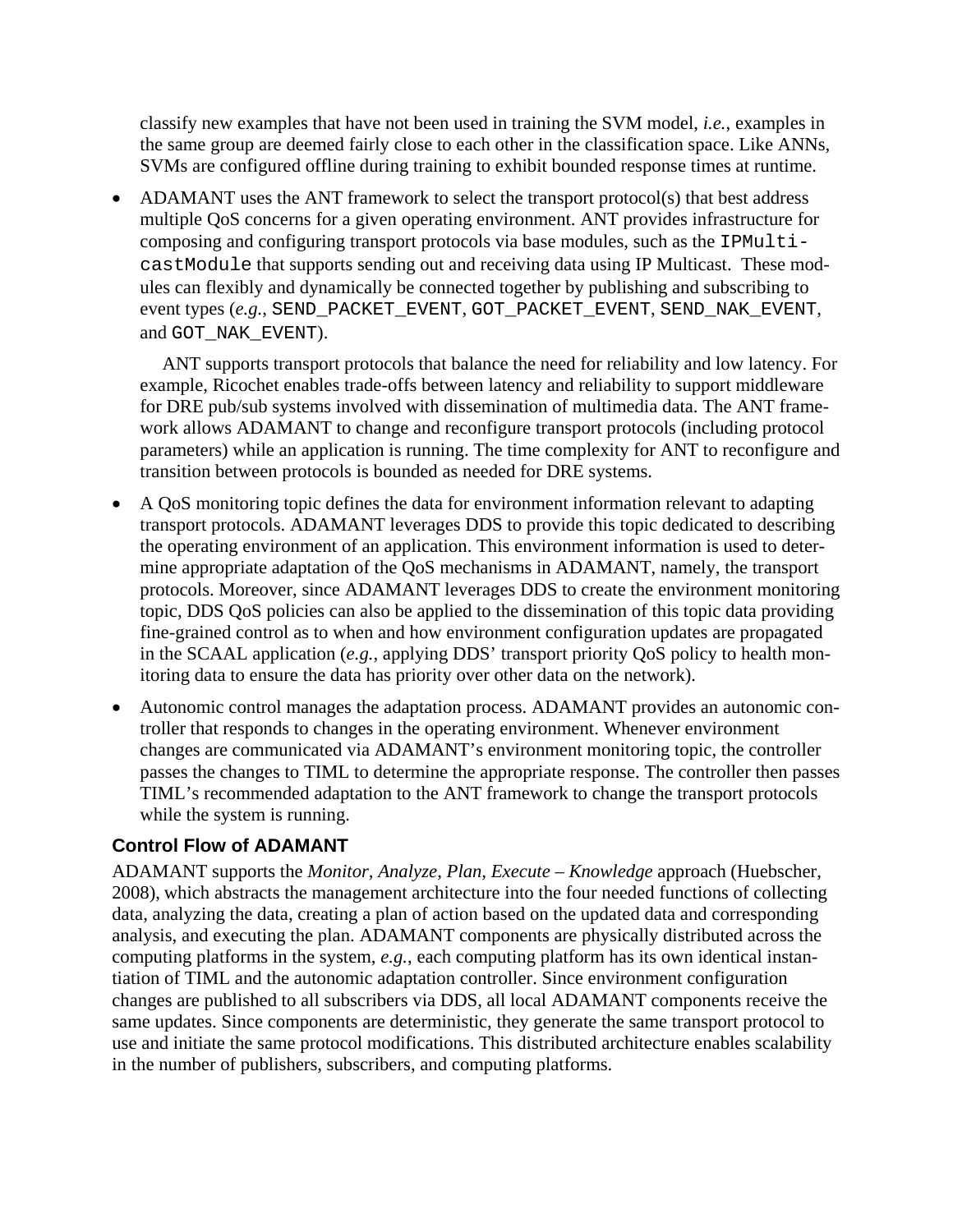The first step in ADAMANT's control flow (shown as Step 1 in [Figure 2\)](#page-5-0) is receiving changes to the environment configuration. ADAMANT creates and supports an environment monitoring topic to which various application data senders and receivers can publish and subscribe, respectively. For example, the heart monitoring portion of the SCAAL application can publish changes to the environment monitor topic when it adjusts its data sending rate based on requests from health workers subscribing to the data. Likewise, data subscribers can query the environment monitor topic for the periodic sending rate of the data and then calculate the percent loss in the network by

struct QosMonitoring { long receiver count; long percent\_network\_loss; long send rate in Hz; string cpu speed; string ram; string network\_speed; string dds impl; string composite metric; ١:

*Figure 5: Environment Monitor Topic*

dividing the expected number of data updates for a given period with the actual number of updates received.

Figure 5 shows the data described in environment monitor topic. The data is described in the platform-independent *interface definition language* (IDL) as defined by the OMG. Our prototype is interested in the attributes of the environment information shown in Table 2 since the data values for these aspects are used to determine the most appropriate transport protocol.

| <b>Attribute</b>     | <b>Description</b>                                                                |
|----------------------|-----------------------------------------------------------------------------------|
| receiver_count       | The number of receivers currently receiving application data $(e.g., 5)$          |
|                      | $\Rightarrow$ 5 receivers receiving application data).                            |
| percent_network_loss | The percent packet loss in the network (e.g., $3 \approx 3\%$ loss of packets     |
|                      | in the network).                                                                  |
| send_rate_in_Hz      | The data sending rate for the heart monitoring data in Hz (e.g., $50 \Rightarrow$ |
|                      | sending rate of 50 Hz, <i>i.e.</i> , 50 times a second).                          |
| cpu_speed            | The speed of the CPU being used in MHz (e.g., "2992.883" => CPU                   |
|                      | speed of 2.992883 GHz). For clarity and simplicity, the ADAMANT                   |
|                      | prototype assumes common CPU speeds for all machines used.                        |
| <b>RAM</b>           | The amount of random-access memory available on the machines be-                  |
|                      | ing used in bytes (e.g., "2062172" $\Rightarrow$ 2 GB of RAM). Again, for         |
|                      | clarity and simplicity, the ADAMANT prototype assumes common                      |
|                      | amount of RAM for all machines used.                                              |
| network_speed        | The speed of the network being used in Mb/sec $(e.g., "1000" \Rightarrow 1)$      |
|                      | Gb/sec network).                                                                  |
| dds_impl             | The DDS implementation being used (e.g., "OpenSplice" indicates                   |
|                      | the use of PrismTech's OpenSplice DDS implementation). For sim-                   |
|                      | plicity as a proof of concept, the ADAMANT prototype only current-                |
|                      | ly supports the OpenSplice DDS implementation, though support for                 |
|                      | the other DDS implementations (e.g., OpenDDS or RTI DDS) can                      |
|                      | easily be added.                                                                  |
| composite_metric     | The composite metric of interest to the application, e.g., "ReLate2".             |
|                      | The ReLate2 composite metrics quantitatively evaluate multiple QoS                |
|                      | properties. For example, the ReLate2 metric combines data reliability             |
|                      | and latency to produce a single value used for objective comparison.              |

*Table 2:QoSMonitoring Attributes*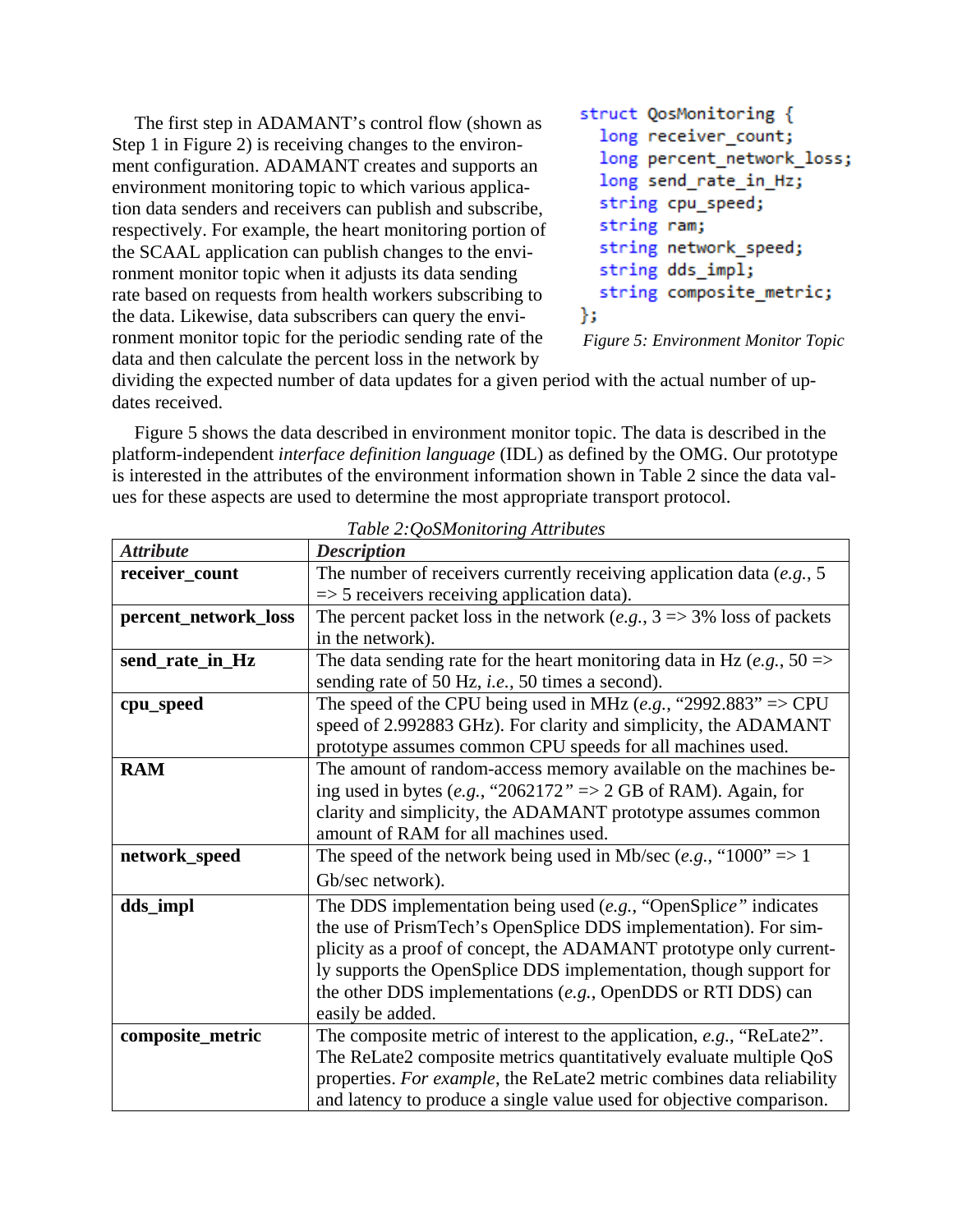| Other composite metrics include ReLate2Jit that quantitatively eva-     |
|-------------------------------------------------------------------------|
| luates data reliability, latency, and jitter; ReLate2Net that evaluates |
| reliability, latency, and network bandwidth usage; and ReLate2Burst     |
| that evaluates reliability, latency, and network data burstiness (Hof-  |
| fert, $2010-A$ ).                                                       |

After updates have been made to the environment monitor topic, the autonomic controller receives the updated environment configuration (outlined as Step 2 in [Figure 2\)](#page-5-0). The autonomic controller then compares the new and previous environment configurations. If the configurations are different the controller invokes TIML to determine which transport protocol and parameter values best support the desired QoS. If the configurations do not differ the autonomic controller simply returns since no adaptation is needed.

Step 3 in [Figure 2](#page-5-0) shows how TIML receives the new environment configuration and determines if the configuration is one on which the machine learning techniques have been trained. If the machine learning techniques have previously been trained off-line using the configuration, TIML uses an ANN to determine the appropriate transport protocol and parameter settings. Since we overfitted<sup>[1](#page-10-0)</sup> the ANN to the training data, the ANN will produce 100% accurate determinations for these known environment configurations.

If machine learning techniques have not previously been trained on an environment configuration, however, TIML uses an SVM to determine the appropriate transport protocol and parameter settings. Our prior work (Hoffert, 2010-C) shows how an SVM will provide higher accuracy for determining the appropriate protocol and parameters than an ANN when the input environment configuration was not used during off-line training (*i.e.*, unknown until run-time). The overall accuracy of ADAMANT is enhanced by combining the 100% accuracy of an overfitted ANN for environment configurations known *a priori* with the higher accuracy of an SVM for environment configurations unknown until run-time. In particular, we see an increase in accuracy of 8.6% combining both an ANN and an SVM, compared to only using an ANN (*i.e.*, 77.69% average ANN accuracy for environments unknown until run-time compared to 86.29% for the SVM  $= 8.6\%$  increase).

Both ANNs and SVM provide constant-time complexity for determining protocols and parameters. The mechanism used to determine if the environment configuration have been known *a priori* must therefore also provide constant-time complexity to maintain this time complexity for the entire protocol optimization process. TIML utilizes perfect hashing for the environment configurations to determine in constant time whether or not an environment configuration is known *a priori* (*i.e.*, used for training) or unknown until run-time. TIML provides the environment configurations on which the ANN has been trained as keys to the perfect hashing to map to the corresponding scaled environment configuration data. If the key is found via the perfect hash the TIML knows that the environment configuration has been seen before in off-line training and then uses the ANN since it will provide perfect accuracy. If the key is not mapped, then TIML will use the SVM since it provides the highest accuracy for environment configurations that are unknown until runtime.

<span id="page-10-0"></span> $1$  Overfitted ANNs are specialized for the environments they have seen—and on which they have been trained which reduces development complexity and increases accuracy (Dietterich, 1995).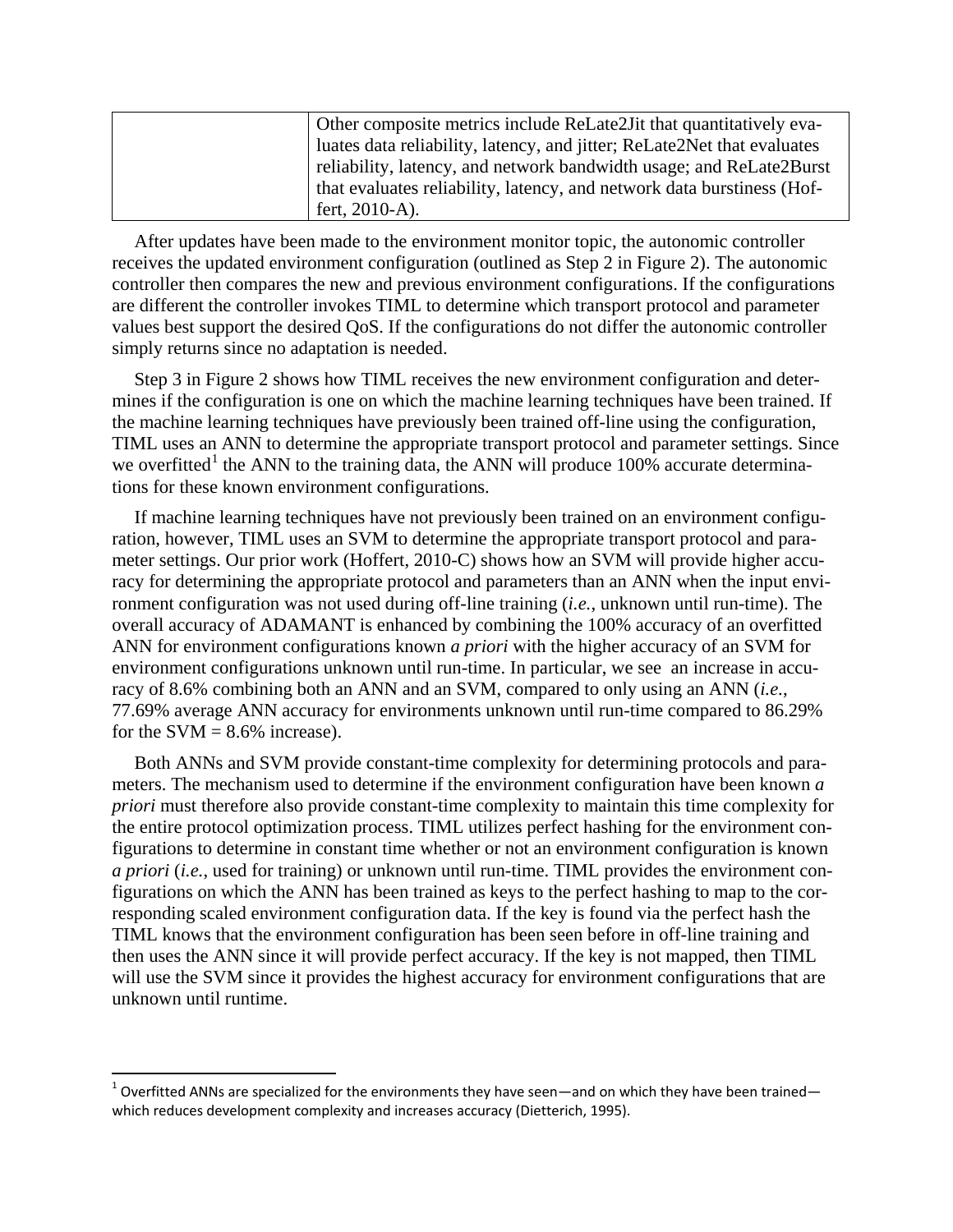Once the appropriate transport protocol has been decided, TIML returns this result to the autonomic controller (Step 4 in [Figure 2\)](#page-5-0). The controller then compares the recommended transport protocol and protocol parameters with the current transport protocol and protocol parameters. If there is no difference, the controller need not take any further action. If there are differences between the current protocol and the recommended protocol, the controller passes the new protocol settings to ANT to make the needed adaptation.

Our ADAMANT prototype uses the OpenSplice DDS implementation, which uses a networking daemon on each machine to send and receive data across machine boundaries. The ANT framework resides in the networking daemon since the ANT protocols are used to disseminate the application data across the network. The autonomic controller resides in the application executable since it needs to respond to updates in the environment as facilitated by the environment monitor topic. For a single computer platform, OpenSplice uses shared memory to communicate between the SCAAL application executable and the OpenSplice daemon. Since the daemon runs as a separate process from the application executable, some form of interprocess communication (IPC) is needed to have the controller inform ANT of the needed protocol changes.

The form of IPC used when communicating between the autonomic controller and ANT can vary depending upon the needs of the application and the IPC mechanisms supported by the operating system. In our ADAMANT prototype the autonomic controller residing in the application executable sends a signal to ANT residing in the networking daemon. The OpenSplice networking daemon is enhanced to include a signal handler. In particular, when the controller determines the transport protocol must be modified it sends a SIGHUP signal to the networking daemon. When the networking daemon processes the SIGHUP signal, the daemon invokes ANT to reconfigure. ADAMANT utilizes the Component Configurator pattern (Schmidt, 2000-B) for ANT to reconfigure itself by constructing the appropriate configuration file and then signaling ANT to reconfigure.

The need for IPC depends upon the DDS implementation. For example, rather than using a network daemon, the OpenDDS DDS implementation supports direct point-to-point network connectivity between application executables residing on different machines. For ADAMANT using OpenDDS, intra-process communication would be needed rather than IPC. ADAMANT would set a variable accessible across threads using appropriate locking mechanisms. ANT would then wait until the variable was set (*e.g.*, using a condition variable) and reconfigure the transport protocol as needed.

After ANT receives the signal to reconfigure (Step 5 in [Figure 2\)](#page-5-0) it determines whether to modify an existing transport protocol or switch to a new protocol. ANT keeps track of the current transport protocol being used for comparison. If the current protocol must be modified then ANT invokes the appropriate methods on the relevant protocol modules to change the protocol parameters. If a new protocol must be used ANT first disables the existing protocol and enables the new protocol.

The modules in the ANT framework use pub/sub communication to consume and supply events of interest. This approach allows for flexibility in the way modules are connected together to create the functionality needed for a particular transport protocol. This approach also allows the enabling/disabling of transport protocols simply by registering and unregistering for particular events. ANT thus unregisters event interest for the modules involved with the old protocol to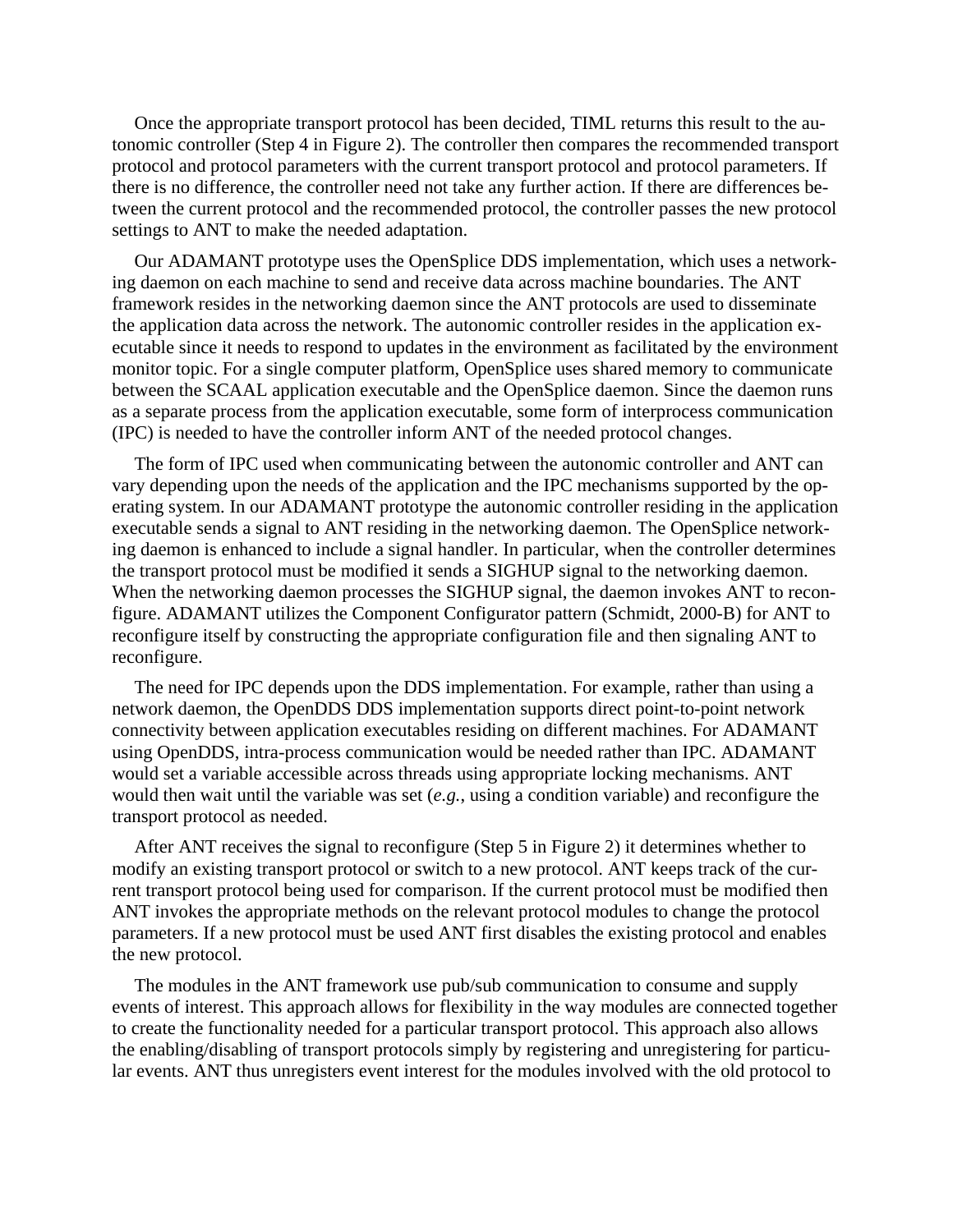disable the old protocol and registers event interest for the modules involved with the new protocol to enable the new protocol.

# **Addressing Challenges of SCAAL Applications**

This section describes how ADAMANT addresses the challenges of SCAAL applications presented in the section *Motivating Example: Ambient Assisted Living in a Smart City Environment*.

## Addressing Challenge 1: Managing interacting QoS requirements

ADAMANT addresses the challenge of managing interacting QoS requirements by using the transport protocols provided by the ANT framework. ANT supports transport protocols that address interacting QoS requirements. In particular, it provides the NAKcast and Ricochet transport protocols that balance the contentious QoS requirements of data reliability and low latency. As shown in previous work (Hoffert, 2009-B), these protocols ameliorate the loss of network data packets while imposing low latency overhead. In particular, the NAKcast protocol uses negative acknowledgments (a.k.a. NAKs) that the receiver sends to the sender for notification of lost data packets. NAKcast provides a tunable timeout parameter to determine when NAKs should be sent. The Ricochet protocol supports error correction information that the receivers send to each other to recover from lost data packets. Ricochet provides a tunable parameter to determine how many data packets need to be received before error correction is sent out. Ricochet also provides a tunable parameter to determine how many other receivers receive the error correction information from a single receiver.

#### Addressing Challenge 2: Accurate adaptation

ADAMANT addresses the challenge of accurate adaptation in several ways. First, it leverages the use of DDS to provide the infrastructure to disseminate the environment monitoring information needed to determine an accurate adaptation. Second, it uses TIML to provide an integration of multiple supervised machine learning techniques to provide high accuracy for both operating environments known *a priori* and operating environments unknown until runtime. TIML supports accurate adaptation guidance in dynamic environments by using the most accurate machine learning technique for operating environments known *a priori* (*i.e.*, ANNs) integrated with the most accurate technique for operating environments unknown until runtime (*i.e.*, SVMs). Third, ADAMANT's autonomic controller ensures accuracy by managing the adaptation process of receiving environment updates, delegating this information to TIML to provide guidance, and passing the recommended transitions to ANT.

## Addressing Challenge 3: Timely adaptation

ADAMANT addresses the challenge of timely adaptation in several ways. First, it uses DDS to disseminate the environment monitoring information needed to determine an accurate adaptation. Second, since the monitoring information is realized as a DDS topic, the DDS QoS policies can be applied to the topic and the applicable entities involved with the topic (*e.g.*, data readers, data writers). For example, the transport priority QoS policy can be applied to the environment monitoring data to ensure the environment updates have priority over other data on the network.

ADAMANT supports constant-time runtime transition and reconfiguration of transport protocols used as the QoS mechanisms to provide needed QoS, as discussed in the section *Experimental Results and Analysis*. In particular, TIML utilizes an ANN to provide adaptation guidance in constant time for operating environments known *a priori*. TIML uses an SVM to guide adaptation in constant time for operating environments unknown until runtime. Moreover, TIML uses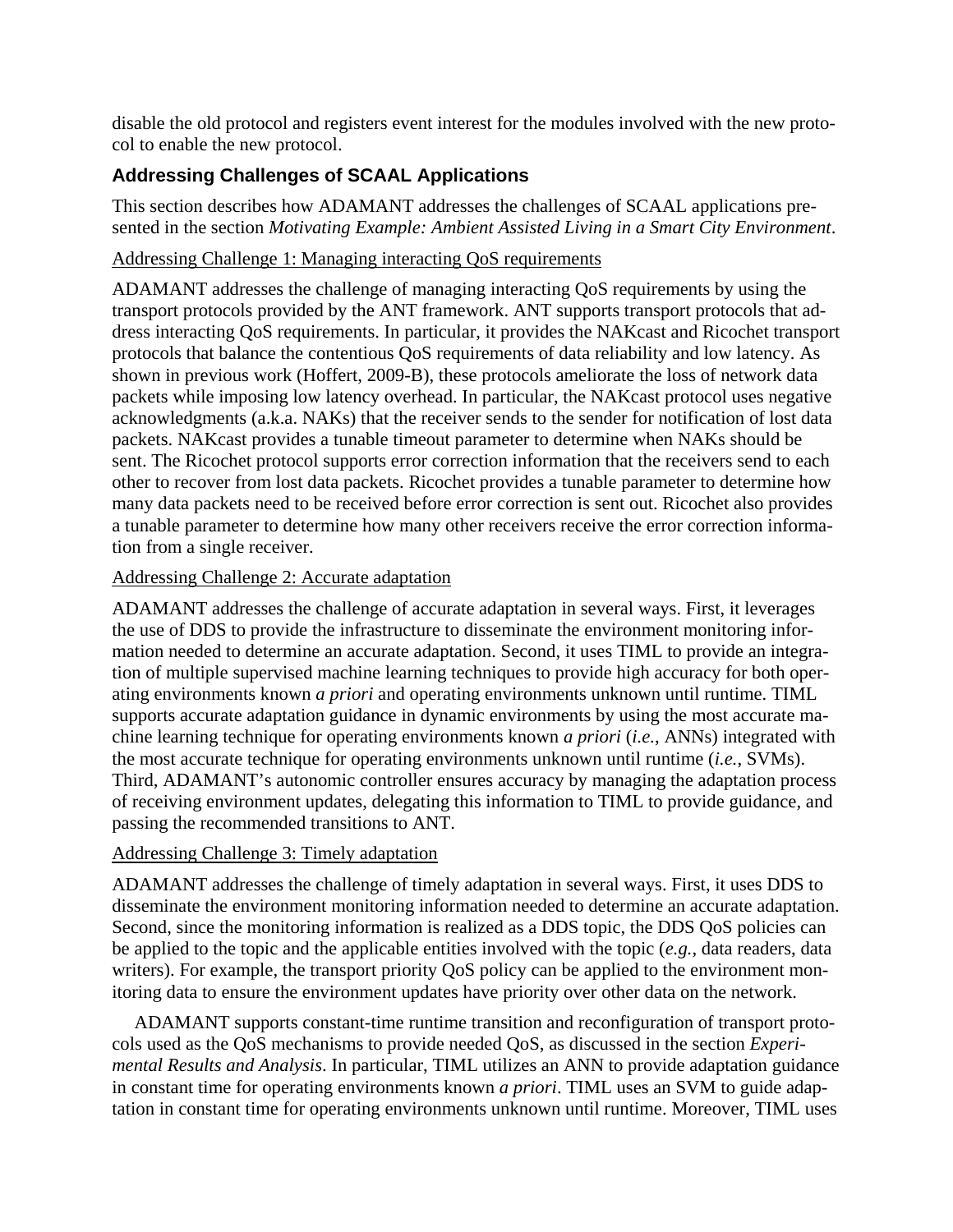constant-time perfect hashing to integrate the machine learning techniques and determine the appropriate technique to use.

## Addressing Challenge 4: Reducing development complexity

ADAMANT addresses the challenge of reducing development complexity by using machine learning techniques that manage the inherent complexity of providing the appropriate transport protocol recommendation for a given operating environment. The machine learning techniques can also be used directly in the ADAMANT implementation. These techniques thus reduce development complexity by eliminating the accidental complexity of transforming the mapping of environments to protocols from design to implementation (Hoffert, 2010-A). Moreover, ADA-MANT provides an environment monitoring topic that disseminates and handles the environment information updates relevant to adapting the QoS mechanisms of transport protocols.

# **EXPERIMENTAL RESULTS AND ANALYSIS**

This section describes the setup, design, and analysis of results from experiments we conducted to identify the need for autonomic adaptation of transport protocols and evaluate the timeliness of the adaptations in dynamic environments representative of the SCAAL applications presented in the section *Motivating Example: Ambient Assisted Living in a Smart City Environment*. These results quantify (1) the effect of changes in the operating environment on the QoS provided by ADAMANT as measured by the composite QoS metrics defined below, (2) the timeliness of TIML's determination of an appropriate transport protocol, and (3) the timeliness of ADA-MANT's adaptation of transport protocols via the ANT framework.

# **Experimental Setup**

We conducted our experiments using the Emulab testbed [\(www.emulab.net\)](http://www.emulab.net/) at the University of Utah. Emulab allows the configuration of various types of computing and networking platforms. For our experiments highlighting the need for adaptation, we held the computing and networking platform constant (*i.e.*, 3 GHz CPU, 1 Gbps LAN). We used the Redhat Fedora Core release 6 OS with real-time patches across all the computing nodes.

The points of variability for the experiments were indicative of dynamic environments. In particular, we varied the number of data receivers, the percent loss in the network, and the data sending rate as outlined in section *Control Flow of ADAMANT*. By adjusting these variables we were able to highlight scenarios where changes in the environment mandated changes to the transport protocols being used to provide the highest level of QoS for the multiple QoS properties involved.

# **Composite QoS Metrics for Reliability and Timeliness**

Our previous work on QoS-enabled pub/sub middleware performance (Hoffert, 2009-B, 2010-A) showed that some transport protocols provide better reliability (as measured by the number of network packets received divided by the number sent) and latency for particular environments while other protocols are better for other environments. We therefore developed several composite QoS metrics to quantitatively evaluate multiple QoS aspects simultaneously. These composite metrics provide a uniform and objective evaluation of ADAMANT in dynamic environments. Our family of composite metrics are based on the QoS concerns of reliability and average latency and optionally include the QoS aspects of (1) jitter (*i.e.*, standard deviation of the latency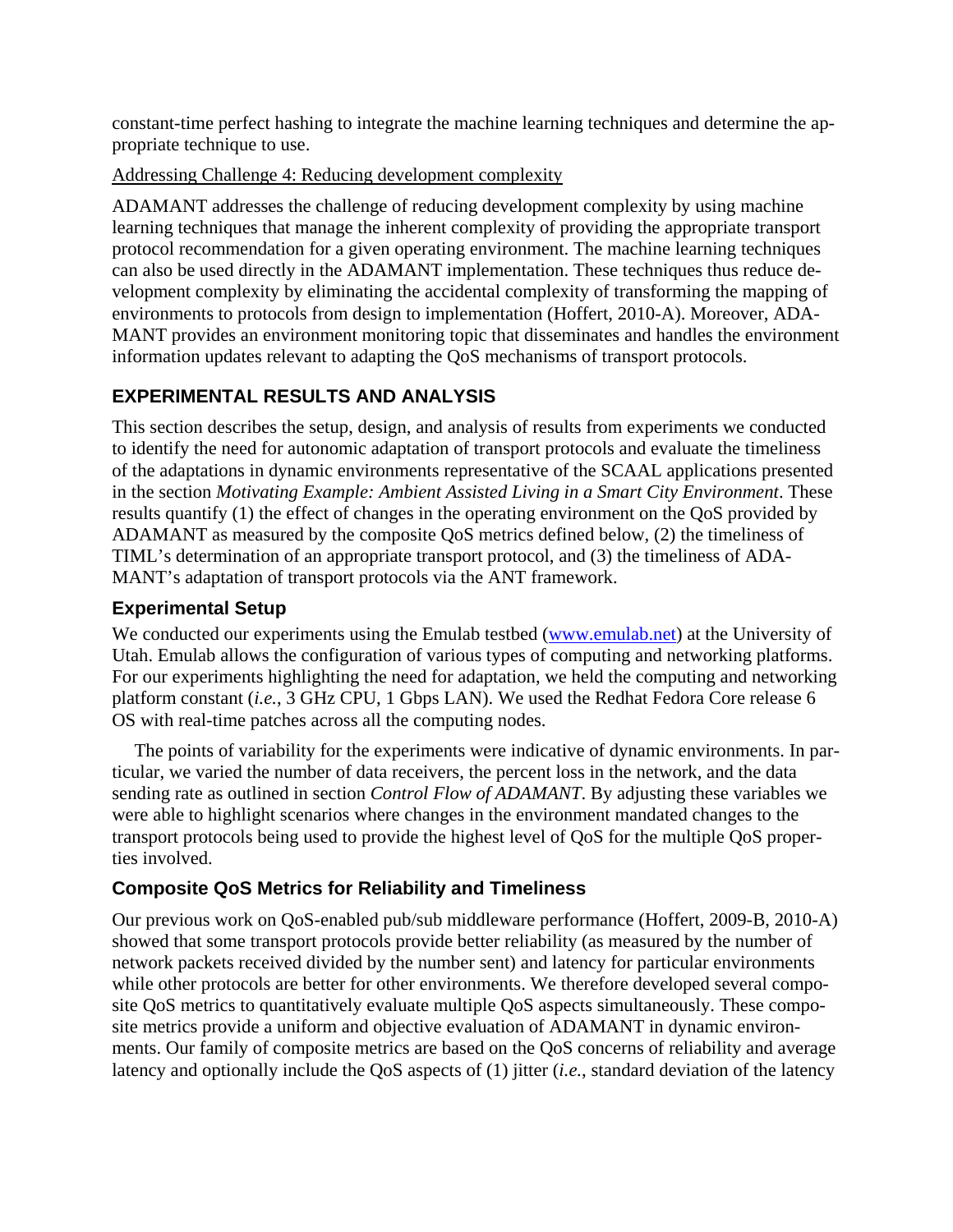of network packets), (2) network bandwidth usage, and (3) burstiness (*i.e.*, the standard deviation of average bandwidth usage per second of time).

In particular, we defined the ReLate2 family of composite QoS metrics. The ReLate2 metric is defined by the product of the average data packet latency and the percent loss that the transport protocol provides + 1 (to account for 0% loss) which implies an order of magnitude increase for 9% loss. Based on previous research (Bai, 2006, 2007; Ngatman, 2008), this adjustment is relevant for multimedia data such as the high-resolution 3-D health data in our SCAAL example. For example, if for a given protocol the average packet latency is 1,000 μs and the percent loss is 0 (*i.e.*, no packets lost) then the ReLate2 value is 1,000. Having 9% and 19% loss with the same average latency produces the ReLate2 values of 10,000 and 20,000, respectively. ReLate2Jit is a product of the ReLate2 value and the jitter of the data packets to quantify the multiple QoS concerns of jitter, reliability, and average latency.

# **Experiments Highlighting Need for Autonomic Adaptation**

We now present the results of experiments for autonomic adaptation of the QoS mechanisms of transport protocols. We apply the composite metrics defined in the previous section to several different operating environments to highlight how differences in the environment trigger differences in the transport protocols used to support QoS. [Figure 6](#page-14-0) shows a change in the sending rate corresponds to a change in the protocol that provides the best QoS.



*Figure 6: Changing Data Sending Rate*

<span id="page-14-0"></span>In particular, for an operating environment using the OpenSplice DDS implementation, machines with 3 GHz CPUs, 5 data receivers, and 5% network packet loss, we see that for a data sending rate of 25Hz, the NAKcast protocol (with a timeout parameter to determine NAK transmissions of 0.001 seconds) performs better (*i.e.*, has lower ReLate2Jit values) than Ricochet (with an *R* value of 4 and a *C* value of 3).

Ricochet's *R* value determines how many data packets are received before error correction data is sent (*e.g.*, 4 packets received before one error correction packet is sent) and Ricochet's *C* value determines how many other receivers this receiver sends error correct data (*e.g.*, 3 receiv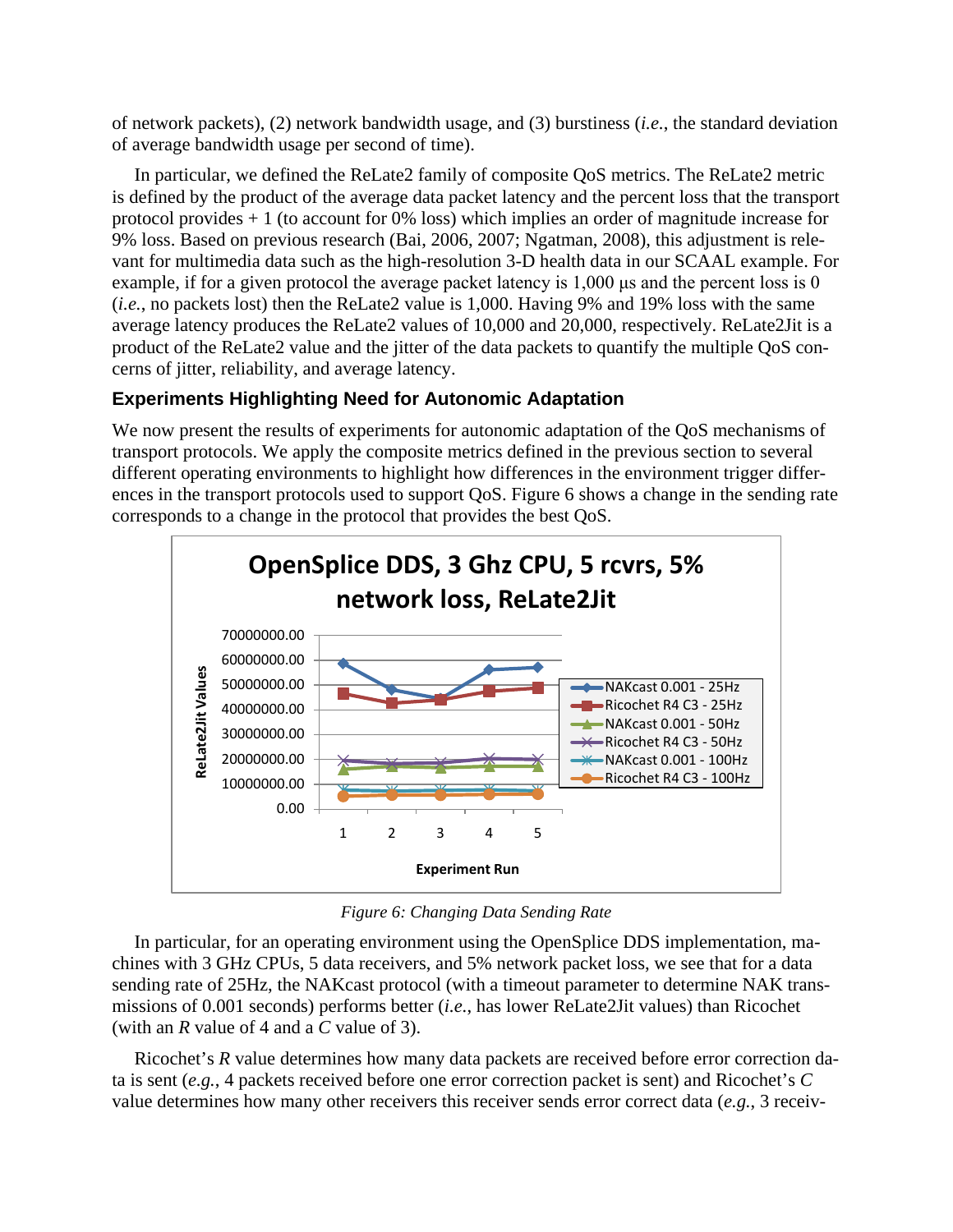ers receive error correction data from any one receiver). When the sending rate is changed to 50Hz, however, Ricochet performs better. Finally, when the sending rate is further increased to 100Hz NAKcast again performs better (*i.e.*, has lower ReLate2Jit values).

## **Timeliness of TIML**

We next describe the timeliness of TIML as it decides the most appropriate transport protocol for a given environment configuration. As described in Challenge 2 (timely adaptation), the personal datacenter for the SCAAL application needs to have timely adaptations. We now provide timing information based on the responsiveness of TIML when queried for an optimal transport protocol. We used the Emulab configuration as described in the section *Experimental Setup*. A high resolution timestamp was taken right before and right after each call was made to TIML.

TIML combines and integrates the use of ANN and SVM machine learning techniques. These techniques present different response times (although the times for each technique remain constant). We therefore conducted experiments with operating environment configurations that would use the ANN (*i.e.*, the configurations that were known *a priori*) and configurations that would use the SVM (*i.e.*, the configurations that were unknown until run-time). Since these techniques provide constant-time performance, their compute times are invariant to the specific environment configuration, so we did not run timing test for all different environment configurations.



*Figure 7: Integrated Supervised Machine Learning Response Times*

<span id="page-15-0"></span>[Figure 7](#page-15-0) presents the response times for TIML in ADAMANT for 1,000 iterations when TIML selects and uses either an ANN or the SVM. The figure highlights the times used within the integrated machine learning techniques when the environment configuration is (1) known *a priori* and thus triggers the use of an ANN and (2) unknown until run-time triggering the use of an SVM. On average TIML when using the ANN presents the lower response time of 11.161 µs while TIML using the SVM presents an average response time of 11.996 µs. The bound on TIML is then the maximum between the two (*i.e.*, 11.996  $\mu$ s). The figure also appears to show that TIML using the ANN has more jitter than TIML using the SVM. The jitter is within the resolution of the timers (i.e.,  $1 \mu s$ ) used for collecting the times, however, since the times only vary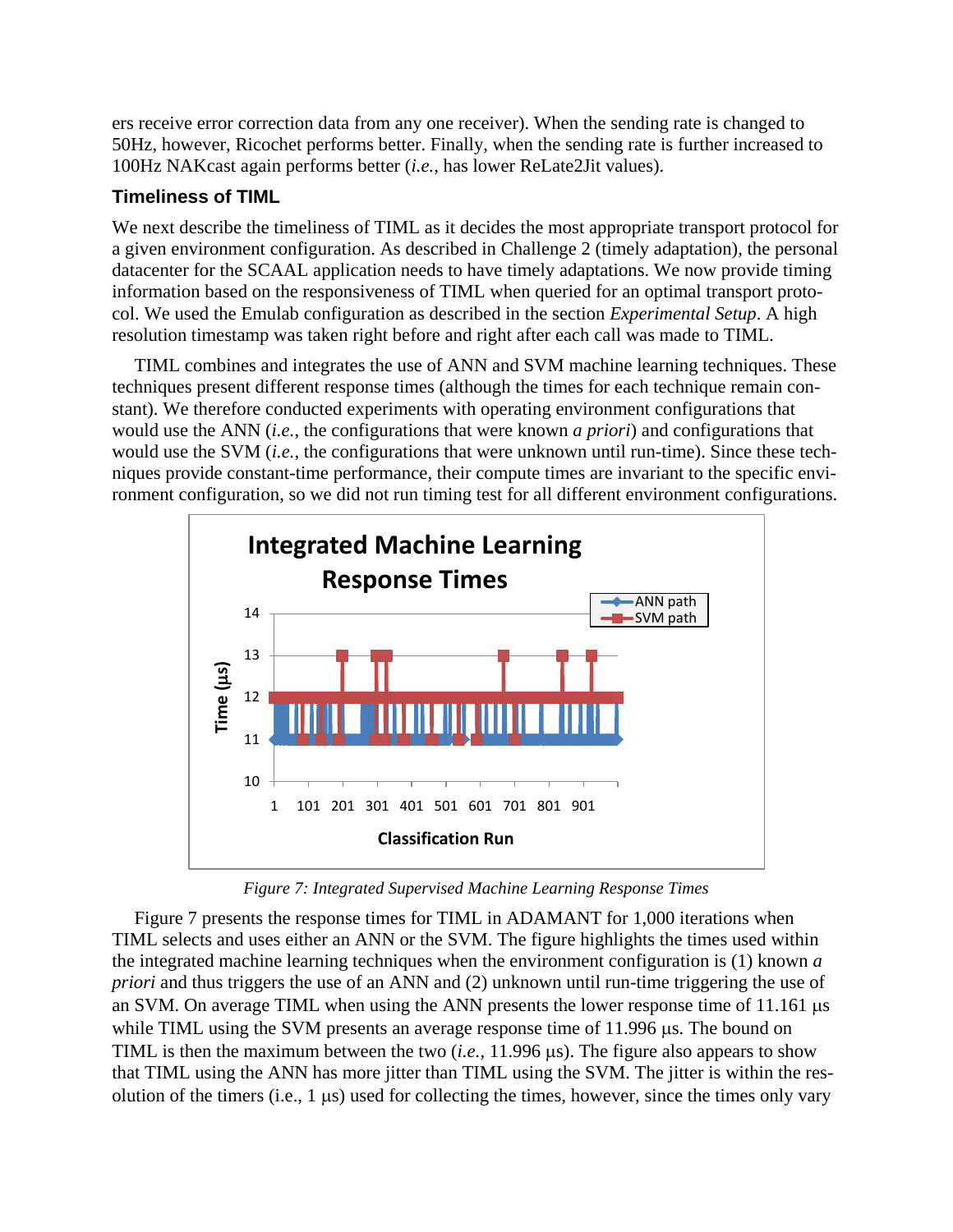by  $+/- 1$  µs from the median values (*i.e.*, 11 µs for the TIML when the ANN is used and 12 µs when the SVM is used).

#### **Timeliness of ANT Reconfiguration**

We now describe the experiments we conducted to show the timeliness of the ANT framework as it transitions from one transport protocol to another. As described in Challenge 2 (timely adaptation), the personal datacenter for the SCAAL application needs to have timely adaptations. In the previous section we presented timing results for determining the appropriate transport protocol. In this section we provide timing information on the reconfiguration of transport protocols supported in the ANT framework portion of ADAMANT. We used the same experimental environment as described in the section *Experimental Setup*. A high resolution timestamp was taken right before and right after each call made to ANT to reconfigure transport protocols.

[Figure 8](#page-16-0) shows the times taken for transport protocol reconfiguration across 1000 iterations. The figure includes times for three different scenarios. Two of the scenarios are most relevant for the transport protocols that best handle reliability and latency (*i.e.*, the NAKcast and Ricochet protocols). The third scenario presents a baseline when checks are performed to determine if a protocol transition is needed but no transition is needed.



*Figure 8: Transport Protocol Reconfiguration Times within ANT*

<span id="page-16-0"></span>The baseline times for no reconfiguration shows 0  $\mu$ s taken to determine that no protocol reconfiguration is needed. Obviously, some time is taken to make the determination that no reconfiguration is needed but this time is smaller than the resolution of the timestamps taken (*i.e.*, < 1 µs). These times provide an idea of the overhead required in making any protocol reconfiguration.

The remaining two scenarios are when (1) the NAKcast protocol is running and a transition is made to the Ricochet protocol and (2) when the Ricochet protocol is running and a transition is made to the NAKcast protocol. The times for these transitions should be constant since, when reconfiguring, ANT registers a constant number of events and event handlers for the new proto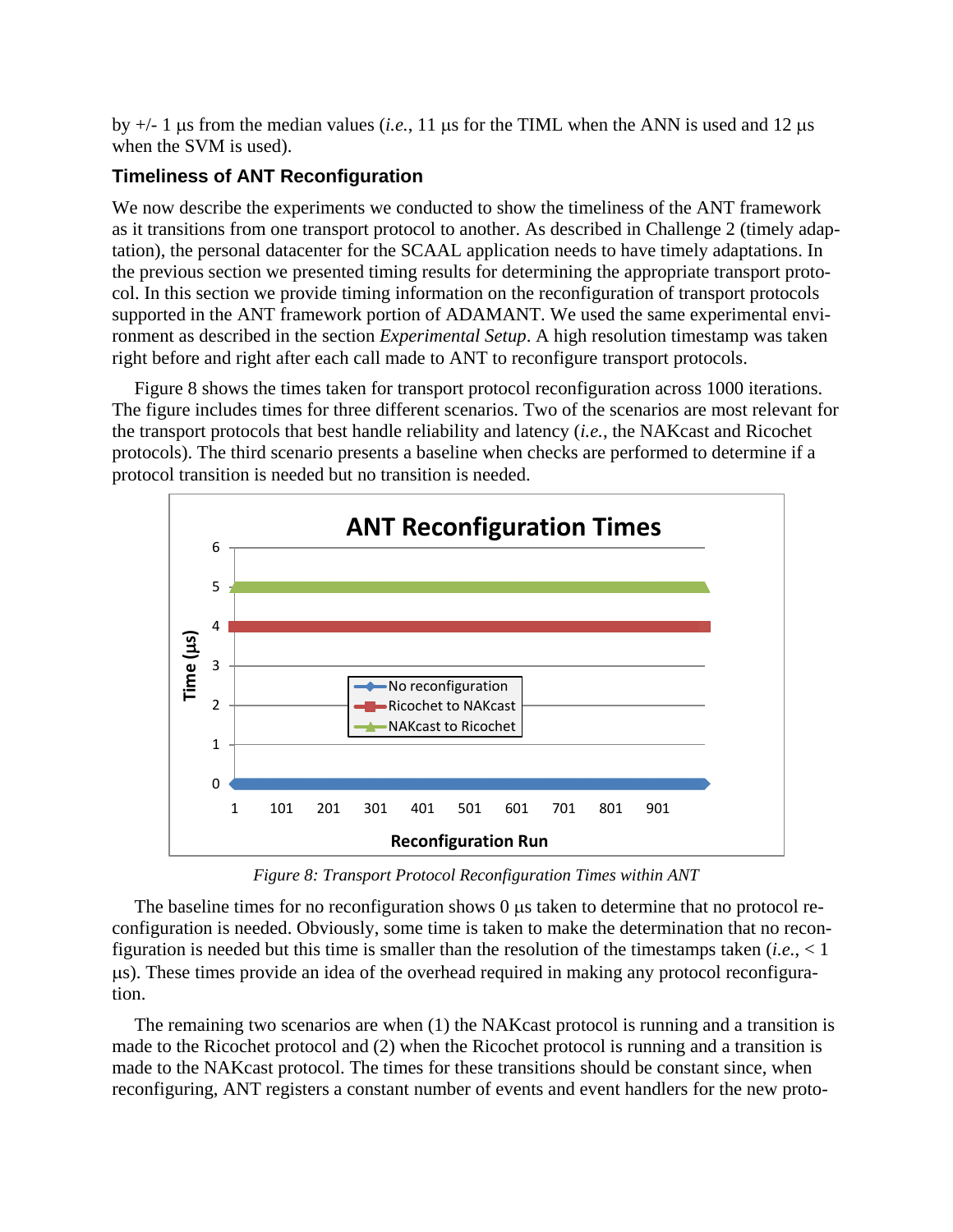col and unregisters a constant number of events and event handlers for the old protocol. The number of event and event handlers is known *a priori* at development time. Registering and unregistering events and event handlers correspond to inserting and removing items from a queue which are constant time operations.

In particular, for the NAKcast and Ricochet protocols we know *a priori* the number and kinds of events and event handlers that each protocol uses. ADAMANT first unregisters all the relevant events and event handlers for an old protocol and then registers all the relevant events and event handlers for the new protocol. Since ADAMANT controls how and in what order events and event handlers are registered and unregistered in ANT, managing the lists for these events and event handlers can be done in constant time. The Ricochet to NAKcast transition consistently takes 4 µs while the NAKcast to Ricochet transition consistently takes 5 µs. For the ADAMANT prototype using the OpenSplice DDS implementation, these transitions are happening within the single network daemon per computing platform. As noted in section *Control Flow of ADAMANT*, ANT's transitions are deterministic with the DDS middleware ensuring that all the computing platform see the same updates and therefore make the same transitions. These empirical transition times verify that ANT protocol transitions are made in a constant amount of time.

## **Summary of Results**

The results of experiments presented in this section show that there are scenarios where a change in the operating environment requires a change in the QoS mechanisms (*e.g.*, transport protocols) that ADAMANT is utilizing. Based on this information, the experiments show that ADAMANT delivers constant-time decision-making regarding the appropriate transport protocol to use as well as constant-time transitioning from one transport protocol to another. For QoS-enabled DRE pub/sub applications ADAMANT provides the constant-time complexity needed for detecting environment changes, determining the appropriate course of action, and executing that plan.

# **RELATED WORK**

This section compares our work on ADAMANT with related work.

# **Support for adaptive middleware.**

The Mobility Support Service (MSS) (Caporuscio, 2003) provides a software layer on top of pub/sub middleware to enable end host mobility. The purpose of MSS is to support the movement of clients between access points of a system using pub/sub middleware. In this sense, MSS adapts the pub/sub middleware used in a mobile environment. Mobile clients notify MSS when mobility starts and ends. MSS buffers messages and manages connections while the client moves to a different access point. MSS is designed to support multiple pub/sub technologies, *e.g.*, implementations of JMS, and adapt to the technology-specific characteristics.

MSS is solely focused on supporting mobility of pub/sub, however, and therefore does not address Challenge 1 (managing interacting QoS). Moreover, MSS is not focused on DRE systems and therefore fails to address Challenge 2 (timely adaptation). Finally, MSS does not address operating environments where aspects of the environment change and impact QoS.

Gridkit (Grace, 2005) is a middleware framework that supports reconfigurability of applications dependent upon the condition of the environment and the functionality of registered components. Gridkit focuses on grid applications which are highly heterogeneous in nature. For ex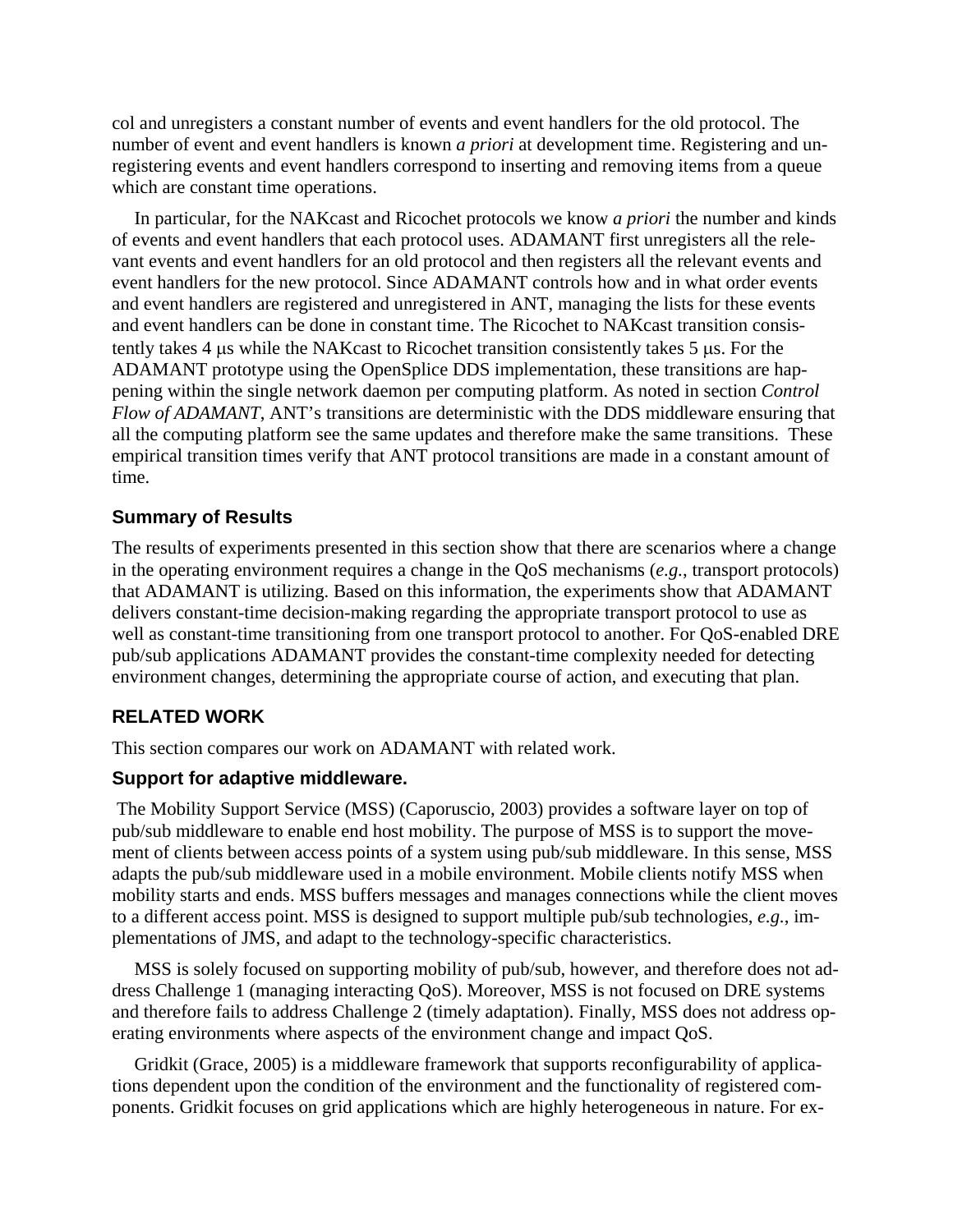ample, these applications will run on many types of computing devices and across different types of networks.

To register components, application developers use Gridkit's API, which is based on binding contracts. Gridkit then uses the contract information along with a context engine to determine which components to include in the application. The context engine takes into account the context of the host machines, *e.g.*, battery life, network connectivity.

Gridkit focuses on reconfiguration for installing an application and does not address Challenge 2 (accurate adaptation) or Challenge 3 (timely adaptation) for systems operating in dynamic environments. Within Gridkit no consideration is given to making timely and accurate adaptations based on the environment changing for a single application installation. Moreover, Gridkit fails to address Challenge 1 (managing interacting QoS) as it does not address QoS concerns.

David and Ledoux have developed SAFRAN (David, 2006) to enable applications to become context-aware themselves so that they can adapt to their contexts. SAFRAN provides reactive adaptation policy infrastructure for components using an aspect-oriented approach. SAFRAN follows the structure of a generic AOP system by supporting (1) a base program which corresponds to a configuration of components, (2) point-cuts which are invoked in response to internal events (*e.g.*, invocations on interfaces) and external events (*e.g.*, change in system resources), (3) advices which define functionality to be executed for point-cuts, and (4) adaptation which uses adaptation policies to link join points to advices.

The SAFRAN component framework, however, only provides development support of maintaining specified QoS. The adaptive policies and component implementation are the responsibility of the application developer. Therefore, SAFRAN does not address Challenge 2 (accurate adaptation) and Challenge 3 (timely adaptation).

#### **Machine learning in support of autonomic adaptation.**

Vienne and Sourrouille (Vienne, 2005) present the Dynamic Control of Behavior based on Learning (DCBL) middleware that incorporates reinforcement machine learning in support of autonomic control for QoS management. Reinforcement machine learning not only allows DCBL to handle unexpected changes but also reduces the overall system knowledge required by the system developers. System developers provide an XML description of the system, which DCBL then uses together with an internal representation of the managed system to select appropriate QoS dynamically.

DCBL's use of reinforcement learning, however, does not address Challenge 3 (timely adaptation) as reinforcement learning is unbounded in its time complexity. DCBL also focuses on single computers rather than addressing scalable DRE systems and therefore does not address Challenge 4 (development complexity) for DRE systems. Moreover, DCBL requires developers to specify in an XML file the selection of operating modes given a QoS level along with execution paths, which leaves handling Challenge 1 (managing interacting QoS) to developers.

Tock *et al.* (Tock, 2005) utilize machine learning for data dissemination in their work on Multicast Mapping (MCM). MCM hierarchically clusters data flows so that multiple topics are mapped onto a single session and multiple sessions are mapped onto a single reliable multicast group. MCM's approach manages the scarce availability of multicast addresses in large-scale systems. MCM leverages machine learning to adapt as user interest and message rate change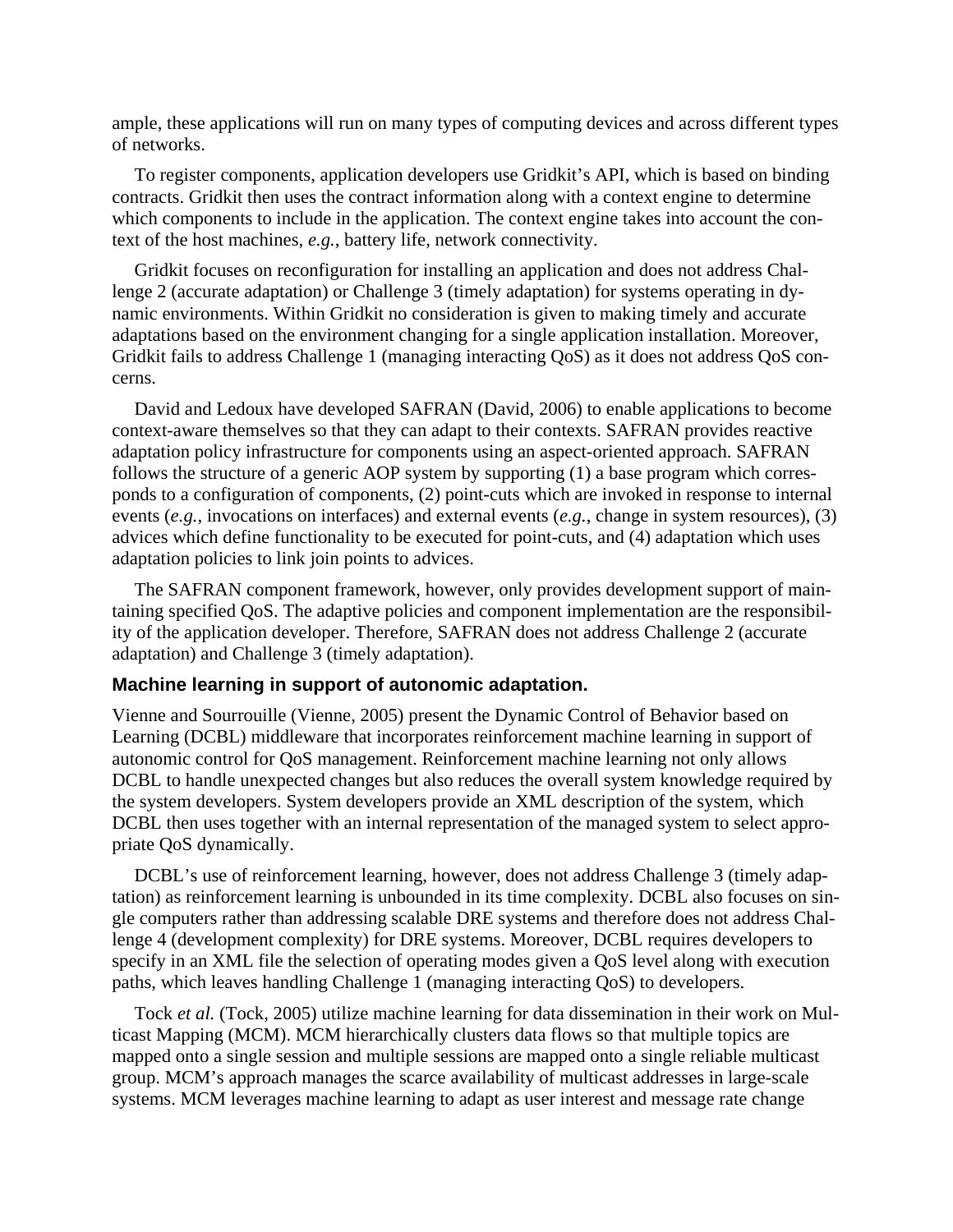during the day. MCM is designed only to address the scarce resource of IP multicast addresses in large-scale systems, however, rather than Challenge 1 (managing interacting QoS).

## **Autonomic adaption of service level agreements.**

Herssens *et al.* (Herssens, 2008) describe work that centers on autonomically adapting service level agreements (SLAs) when the context of the specified service changes. This work acknowledges that both offered and the requested QoS for Web services might vary over the course of the interaction and accordingly modifies the SLA between the client and the server as appropriate. However, this work does not address Challenge 2 (accurate adaptation) or Challenge 3 (timely adaptation) in dynamic environments but rather negotiates the QoS agreement to fit the dynamic environment.

## **Autonomic adaption of networks.**

The Autonomic Real-time Multicast Distribution System (ARMDS) (Brynjulfsson, 2006) is a framework that focuses on decreasing excessive variance in service quality for multicast data across the Internet. The framework supports the autonomic adaptation of the network nodes forming the multicast graph so that the consistency of service delivery is enhanced. However, ARMDS does not address Challenge 1 (managing interacting QoS).

# **CONCLUDING REMARKS**

Developers of systems that utilize DRE pub/sub middleware face a number of challenges when developing and deploying their systems in dynamic environments. To address these challenges, we developed ADAMANT to integrate and enhance (1) QoS-enabled pub/sub middleware, (2) an environment monitoring topic, (3) a flexible transport protocol framework, (4) a novel integration of supervised machine learning techniques, and (5) an autonomic controller to provide fast and predictable reconfiguration of middleware and transport protocols for enterprise DRE pub/sub systems. This paper presents the results of experiments that show how ADAMANT can adapt autonomically to changing conditions in operating environments to support QoS in a fast, constant-time, and accurate manner.

The following is a summary of lessons learned from our experience evaluating ADAMANT's autonomic adaptation performance in various operating environments:

*•* **Several trade-offs exist when using machine learning in dynamic environments.** There are several trade-offs between having machine learning that (1) is completely accurate for environments known at training time, (2) highly accurate for environments unknown until run-time, (3) can accommodate new data on which to train as the system is running, and (4) can expend the appropriate amount of time interactively training machine learning tools while the system is running. Since overfitting an ANN to environment configurations known *a priori* provides perfect accuracy and low response times, it is preferable to incorporate new operating environment configurations unknown until runtime into the ANN training set while the system is running. A low-priority thread could be used to constantly re-train the ANN and swap in the updated ANN at appropriate times. While this approach would incorporate new environment configurations, our future work is addressing trade-offs between when to migrate to using the updated ANN versus how to determine the importance of the low-priority training thread so it will not be starved.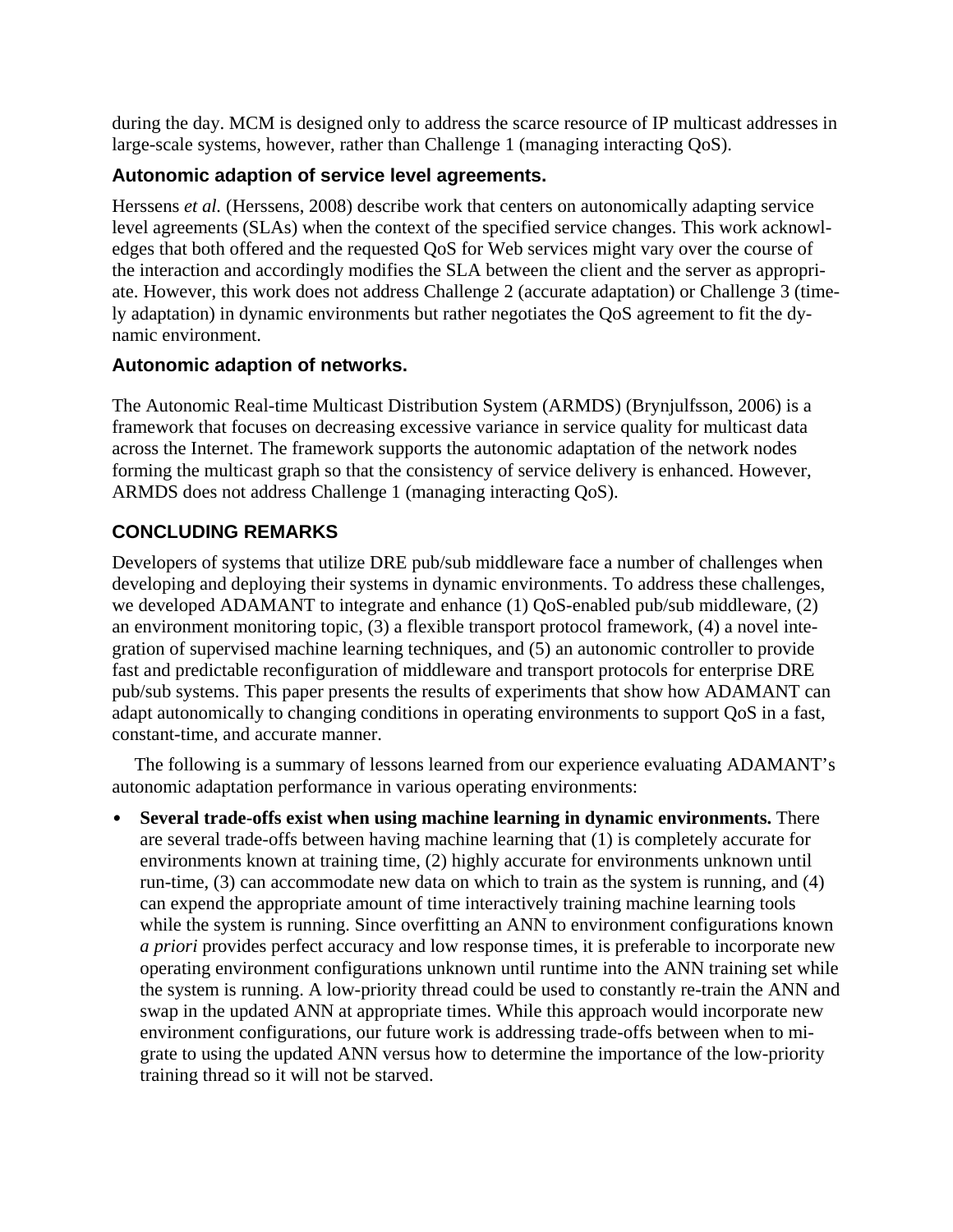- *•* **Preparing environment information for use in machine learning tools is time consuming and tedious.** A large amount of data can be generated based on the number and types of environment variables (*e.g.*, number of receivers, data sending rate, percent loss in the network, CPU speed, QoS metric used). In addition to the raw data, the data can be scaled (*i.e.*, transformed to be within minimum and maximum values such as between -1 and 1). Some machine learning techniques provide better results when the data are scaled. For our experimental data, scaling the data produced the best results. When scaling the data produces the best results, the environment data received from ADAMANT's monitoring topic also needed to be scaled as well which adds some overhead and complexity. The scaling factors used on the data for training the machine learning tools need to be managed and applied to the data collected from the environment during runtime.
- *•* **Multiple machine learning approaches can be integrated to handle configurations known** *a priori* **and environment configurations not known until runtime.** Some machine learning techniques provide higher accuracy than others for operating environments known *a priori*. In particular, ANNs can be overfitted to the data to provide 100% accuracy for these kinds of environments. Other techniques provide higher accuracy for environments unknown until runtime. An integration of multiple machine learning techniques can provide higher overall accuracy than can be provided by any single machine learning technique. If timeliness is a concern, then when integrating multiple techniques, care must be taken to ensure that the integration itself does not change the time complexity characteristics. ADA-MANT incorporates TIML to increase its overall accuracy for both operating environments known *a priori* and environments unknown until runtime while also ensuring that the integration itself maintains the constant-time complexity needed by DRE systems.
- *•* **Transport protocols need to be selectively used based on the QoS specified.** While several DDS implementations (*e.g.*, OpenDDS and OpenSplice) provide pluggable transport frameworks to leverage standard and custom transport protocols the properties of these protocols must be dictated by application-specified QoS policies. For example, in our work we wanted to specify that the environment monitoring topic information be sent and received reliably. DDS implementations, however, provide no infrastructure for mapping between the transport protocols (*e.g.*, Ricochet and NAKcast) used and the QoS properties (*e.g.*, reliable data communication, or "best-effort") specified. Our future work is therefore developing a transport protocol taxonomy that QoS-enabled middleware can leverage to determine which protocol to apply based on QoS specified at the application level using DDS QoS policies. The properties that transport protocols provide can be used to classify the protocols with respect to QoS. The middleware can then select (1) the most appropriate transport protocol based on the QoS properties needed and (2) different transport protocols for different QoS properties.
- *•* **QoS-enabled middleware provides a fairly coarse-grained approach to reliability.** Utilizing transport protocols such as Ricochet and NAKcast allows QoS-enabled middleware to provide finer-grained reliability as well as considering latency. Reliability is typically only supported, however, as the dichotomy of best-effort or reliable with no consideration of highly probabilistic reliability. Moreover, the semantics of combining multiple QoS aspects (*e.g.*, reliability and latency) are not clearly defined at the middleware level. Transport protocols, such as Ricochet and NAKcast, capture the finer-grained reliability property of high probability of reliability but not perfect reliability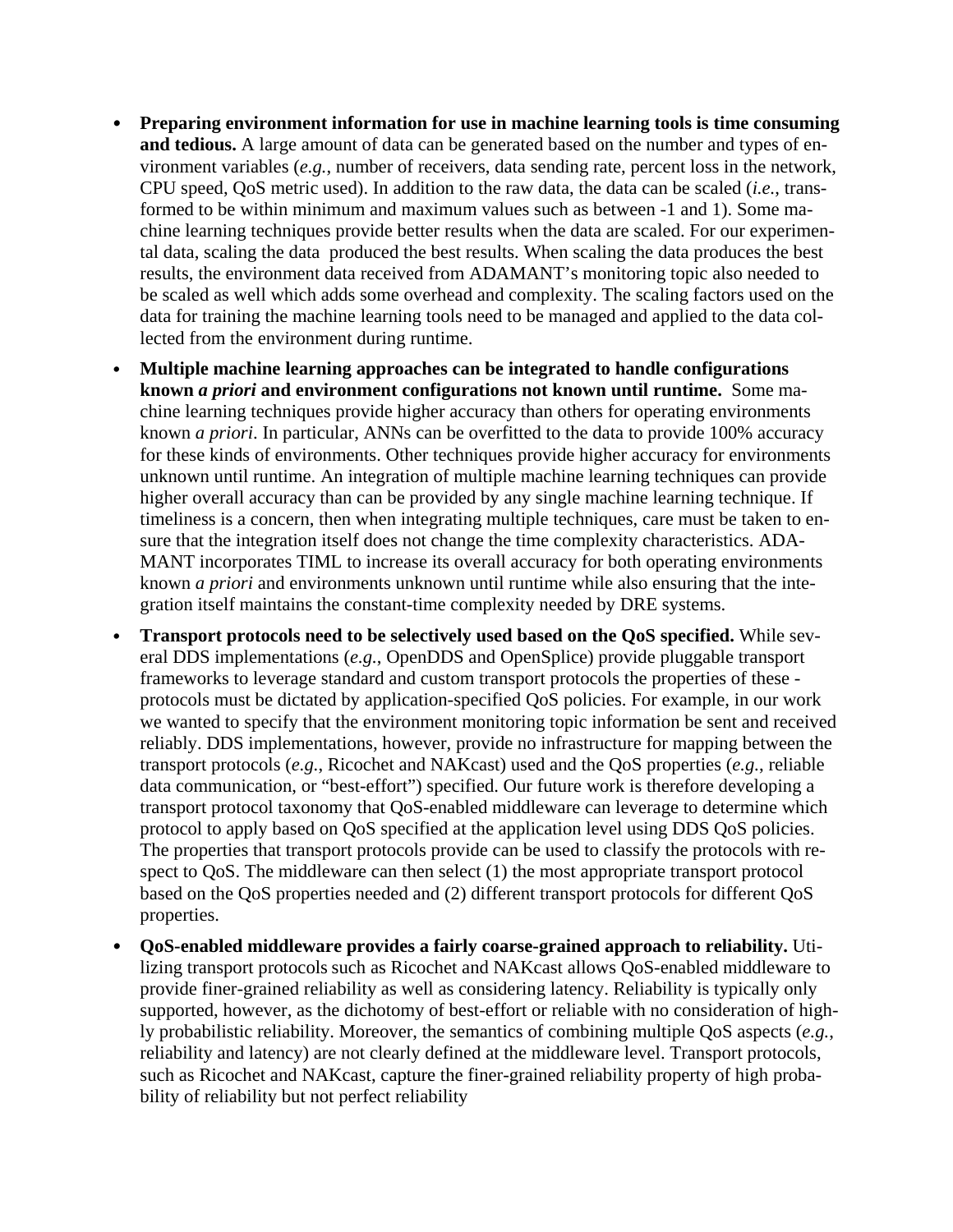*•* **High-level metrics are useful to quickly differentiate the performance of various configurations.** The use of metrics—even coarse-grained metrics—helps explore a large configuration space efficiently. Developing composite metrics (*e.g.*, ReLate and ReLate2) helps ameliorate navigating a configuration space with several points of variability.

All the source code and documentation for ADAMANT is available in open-source form at www.dre.vanderbilt.edu/~jhoffert/ADAMANT.

## **REFERENCES**

Bai, Y., & Ito, M. (2007). A new technique for minimizing network loss from users' perspective. *Journal of Network Computing Applications, 30*(2), 637–649.

Bai, Y., & Ito, M. (2006). A study for providing better quality of service to VoIP users. In *20th International Conference on Advanced Information Networking and Application* (pp. 799–804). Washington, D.C.: Lecture Notes in Computer Science.

Balakrishnan, M., Birman, K., Phanishayee, A., & Pleisch, S. (2007). Ricochet: Lateral error correction for time-critical multicast. In *NSDI 2007: Fourth Usenix Symposium on Networked Systems Design and Implementation* (pp. 73 – 86). New York: ACM Press.

Balakrishnan, M., Pleisch, S., & Birman, K. (2005). Slingshot: Time-critical multicast for clustered applications. In *Fourth IEEE International Symposium on Network Computing and Applications* (pp. 205-214). New York: ACM Press.

Brodnik, A., Munro, J. (1994). Membership in constant time and minimum space. In *Algorithms - ESA '94* (pp. 72 – 81). Berlin / Heidelberg: Springer LNCS.

Brynjulfsson, B., Hjalmtysson, G., Katrinis, K., & Plattner, B. (2006). Autonomic network-layer multicast service towards consistent service quality. In *20th International Conference on Advanced Information Networking and Applications* (pp. 494–498). Los Alamitos, CA: IEEE Computer Society.

Caporuscio, M., Carzaniga, A., & A. Wolf. (2003) Design and evaluation of a support service for mobile, wireless publish/subscribe applications. *IEEE Transactions on Software Engineering, 29*(12), 1059–1071.

Chandy, M., Etzion, O., von Ammon, R., & Niblett, P. (2007) "07191 summary – event processing," presented at Event Processing, ser. Dagstuhl Seminar Proceedings, M. Chandy, O. Etzion, and R. von Ammon, Eds., no. 07191. Dagstuhl, Germany: Internationales Begegnungsund Forschungszentrum für Informatik (IBFI), Schloss Dagstuhl, Germany, 2007.

David, P.-C., & Ledoux, T. (2006). An aspect-oriented approach for developing self-adaptive fractal components, In W. Löwe & M. Südholt (Eds.) *Software Composition* (pp. 82–97). Berlin/Heidelberg : Springer LNCS.

Dietterich, T. (1995). Overfitting and undercomputing in machine learning. *ACM Computing Surveys, 27*(3), 326 – 327.

Grace, P., Coulson, G., Blair, G., & Porter, B. (2005). Deep middleware for the divergent grid. In *Middleware '05: Proceedings of the ACM/IFIP/USENIX 2005 International Conference on Middleware* (pp. 334–353). New York: Springer-Verlag New York, Inc.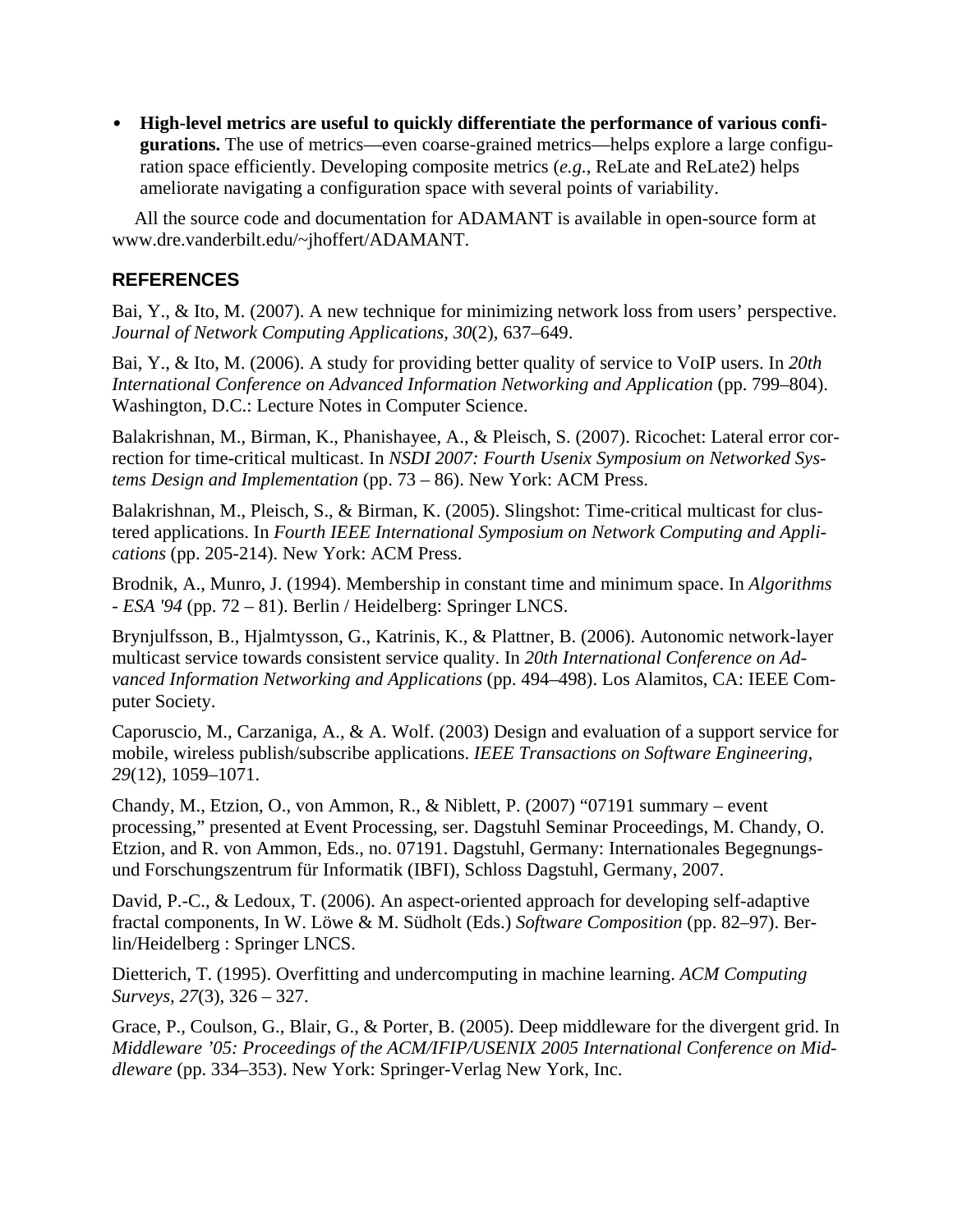Herssens, C., Faulkner, S., & Jureta, I. J. (2008). Context-driven autonomic adaptation of sla. In *Proceedings of the 6th International Conference on Service-Oriented Computing* (pp. 362–377). Berlin, Heidelberg : Springer-Verlag.

Hoffert, J., Schmidt, D., & Gokhale, A. (2010-A). Adapting and Evaluating Distributed Realtime and Embedded Systems in Dynamic Environments. In *1st International Workshop on Data Dissemination for Large scale Complex Critical Infrastructures* (pp. 23-28). New York: ACM Press.

Hoffert, J., Schmidt, D., & Gokhale, A. (2010-B). Adapting Distributed Real-time and Embedded Pub/Sub Middleware for Cloud Computing Environments. In I. Gupta & C. Mascolo (Eds.), *ACM/IFIP/USENIX 11th International Middleware Conference* (pp. 21-41). Berlin/Heidelberg : Springer LNCS.

Hoffert, J., Mack, D., & Schmidt, D. (2010-C). Integrating Machine Learning Techniques to Adapt Protocols for QoS-enabled Distributed Real-time and Embedded Publish/Subscribe Middleware. *Network Protocols and Algorithms, 2*(3), 37 – 69.

Hoffert, J. & Schmidt, D. (2009-A). Maintaining QoS for Publish/Subscribe Middleware in Dynamic Environments. In *3rd International Conference on Distributed Event-based Systems* (pp. 28:1-28:2). New York: ACM Press.

Hoffert, J., Gokhale, A., & Schmidt, D. (2009-B). Evaluating Transport Protocols for Real-time Event Stream Processing Middleware and Applications. In R. Meersman, T. Dillon, & P. Herrero (Eds.), *11th International Symposium on Distributed Objects, Middleware, and Applications*. Berlin/Heidelberg : Springer-Verlag.

Huang, Q., Freedman, D., Vigfusson, Y., Birman, K., & Peng, B. (2010). Kevlar: a flexible infrastructure for wide-area collaborative applications. In I. Gupta & C. Mascolo (Eds.), *ACM/IFIP/USENIX 11th International Middleware Conference* (pp. 148 – 168). Berlin: Springer-Verlag.

Huang, Y. & Gannon, D. (2006). A comparative study of web services-based event notification specifications. In *International Conference on Parallel Processing Workshops* (pp. 7–14). Los Alamitos : IEEE Computer Society.

Huebscher, M. & McCann, J. (2008). A survey of autonomic computing—degrees, models, and applications. *ACM Computing Surveys, 40*(3), 7:1 – 7:28.

Meyer, D., Leisch, D., & Hornik, K. (2003). The support vector machine under test. *Neurocomputting, 55*(1-2), 169 – 186.

Monson-Haefel, R., & Chappell, D. (2000). *Java Message Service*. Sebastopol, CA: O'Reilly & Associates, Inc.

Niblett, P., & Graham, S. (2005). Events and service-oriented architecture: the OASIS web services notification specifications. *IBM Systems Journal, 44*(4), 869 – 886.

Ngatman, M., Ngadi, M., & Sharif, J. (2008). Comprehensive study of transmission techniques for reducing packet loss and delay in multimedia over ip. *International Journal of Computer Science and Network Security, 8*(3), 292–299.